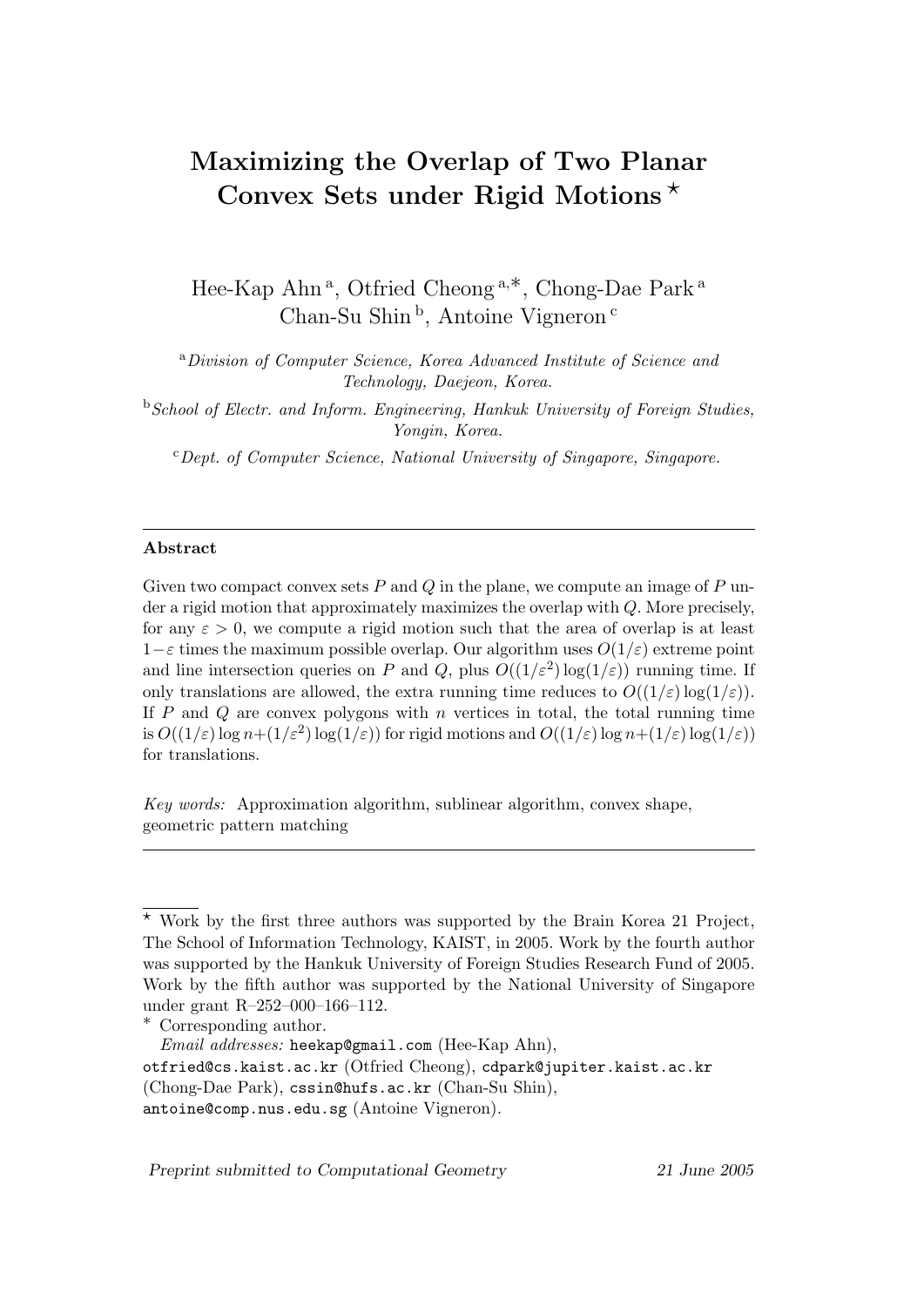## 1 Introduction

We consider the following problem: given two compact convex sets  $P$  and  $Q$ in the plane, find a rigid motion  $\varphi$  such that the area of  $\varphi P \cap Q$  is maximized, where  $\varphi P$  is the image of P under  $\varphi$ .

The area of overlap (or, equivalently, the area of the symmetric difference) of two planar regions is a natural measure of their similarity that is insensitive to noise [4,6]. Most previous theoretical work on the problem has restricted  $\varphi$  to be a translation. De Berg et al. [6] gave an  $O(n \log n)$  time algorithm to solve the problem for two convex polygons with  $n$  vertices in total, making use of the Brunn-Minkowski theorem, and gave a constant-factor approximation. If  $\varphi$  is restricted to be a translation along a given line, then a linear time algorithm is possible [3]. Alt et al. [4] gave a constant-factor approximation for the minimum area of the symmetric difference.

More general objects have also been considered. Mount et al. [11] studied the function mapping a translation vector to the area of overlap of a translated simple *n*-vertex polygon  $P$  with another simple *m*-vertex polygon  $Q$ , showing that it is continuous, piecewise polynomial of degree at most two, has  $O((nm)^2)$  pieces, and can be computed within the same time bound. No algorithm is known that computes the translation maximizing the area of overlap that does not essentially construct the whole function graph. De Berg et al. [5] consider the case where  $P$  and  $Q$  are disjoint unions of  $n$  and  $m$  unit disks, with  $n \leq m$ . They compute a  $(1 - \varepsilon)$ -approximation for the maximal area of overlap of P and Q under translations in time  $O((nm/\varepsilon^2) \log(m/\varepsilon)).$ 

In contrast, surprisingly little is known about the problem if  $\varphi$  can be any rigid motion. Alt et al. [2] made some initial progress on a similar problem, showing, for instance, how to construct, for a convex polygon  $P$ , the axis-parallel rectangle  $Q$  minimizing the symmetric difference of  $P$  and  $Q$ . In the case where P and Q are disjoint unions of n and m unit disks, de Berg et al. [5] compute a  $(1-\varepsilon)$ -approximation for the maximal area of overlap of P and Q under rigid motions in time  $O((n^2m^2/\varepsilon^3) \log m)$ . Dickerson and Scharstein [9] consider the case where  $P$  is a convex  $m$ -gon, and  $Q$  a set of  $n$  points in the plane, and show how to find a rigid motion of  $P$  that contains the maximum number of points in Q. Brass [7] recently gave an  $O(n^8)$  time algorithm to find the rigid motion maximizing the overlap of two disjoint unions of  $n$  triangles. Finally, Cheong et al. [8] gave a general framework for maximizing the overlap of two shapes. This framework can be applied to convex polygons, but computes an approximation with *absolute* error, that is, a rigid motion  $\varphi$  such that the area of  $\varphi P \cap Q$  is at least the optimal area minus  $\varepsilon$  times the area of P.

Ahn et al. [1] recently gave an algorithm to find an approximation to the largest axially-symmetric convex polygon included in a given convex polygon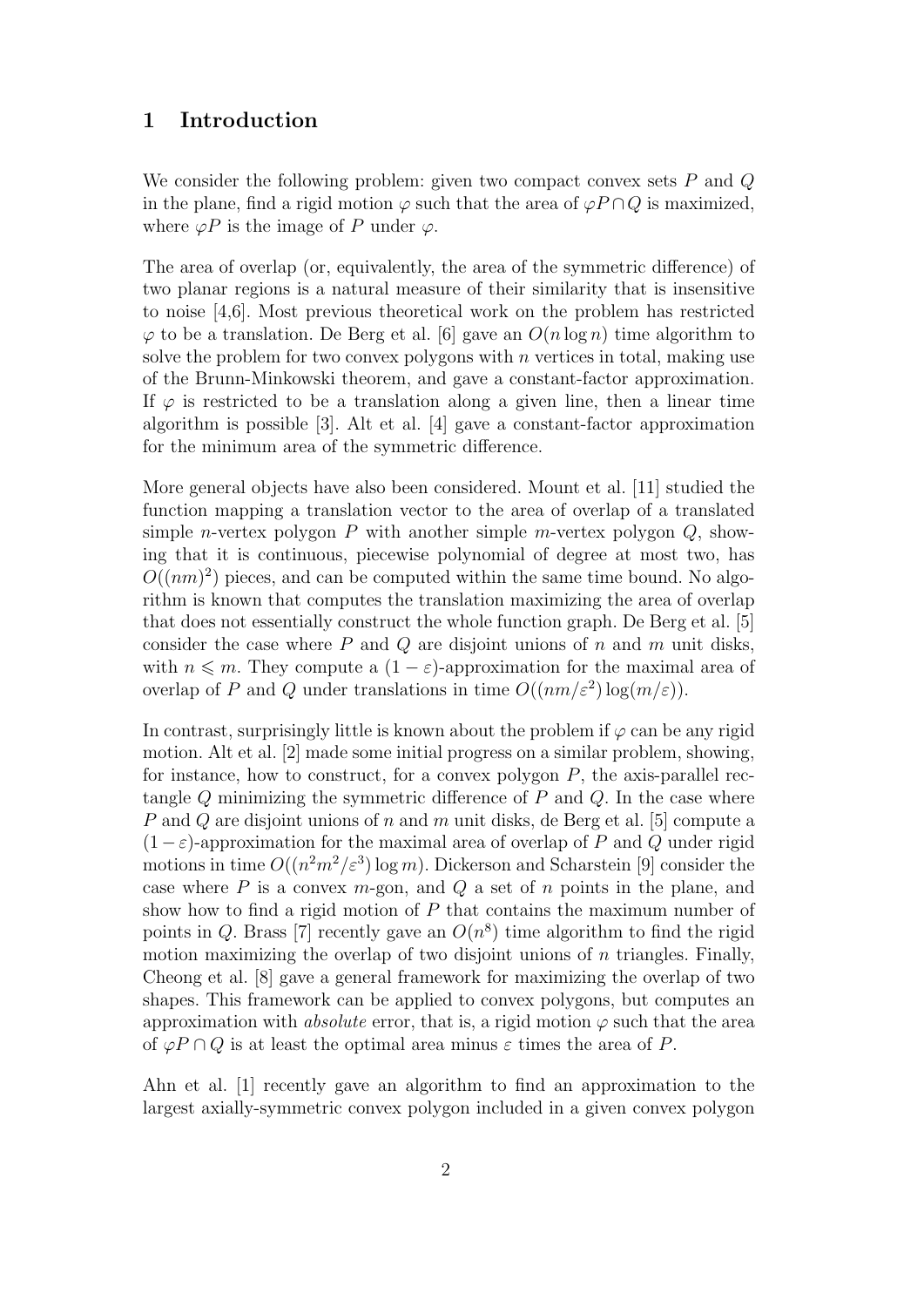P. This can be considered a special case of our problem, where Q is a reflected copy of  $P$ . Their solution exploits this special relationship between  $Q$  and  $P$ , and does not generalize to our more general problem. Indeed, the hardest case in the analysis of our algorithm is when  $P$  is a rather "round" polygon, and Q is long and skinny—this cannot happen in their setting.

We give an algorithm that, given any  $\varepsilon > 0$ , computes a rigid motion  $\varphi$  such that the area of  $\varphi P \cap Q$  is at least  $1 - \varepsilon$  times the maximum possible area. It performs  $O(1/\varepsilon)$  extreme point and line intersection queries on the convex sets P and Q, and requires additional time  $O((1/\varepsilon^2) \log(1/\varepsilon))$ .

Our algorithm is in fact surprisingly simple. Given two polygons  $P$  and  $Q$ with *n* vertices in total, we generate a set of  $O(1/\varepsilon)$  orientations for P, and run the  $O(n \log n)$  algorithm of de Berg et al. [6] to compute the optimal translation for each orientation. The total running time of this procedure is clearly  $O((n \log n)/\varepsilon)$ , and the difficulty lies entirely in the selection of appropriate orientations—uniform sampling does not work, and the set of orientations needs in fact to be chosen based on the aspect ratios of P and Q and in proving the approximation bound.

Like Ahn et al. [1], we then show that we can replace the convex input sets P and Q by polygonal inner approximations, whose complexity depends on  $\varepsilon$ only (and not on the complexity of the input sets). This simplification can be done entirely using two kinds of queries on the input sets, namely intersecting queries with a line, and finding the point extreme in a given direction. In the problems studied by Ahn et al. [1], the well-known Dudley approximation with  $O(1/\sqrt{\varepsilon})$  vertices could be used as this inner approximation. In this paper, we introduce two new approximations that are stronger than Dudley's in two different senses, but unfortunately both require  $\Theta(1/\varepsilon)$  vertices. The same inner approximations can be used to approximately solve the problem of maximizing the overlap of planar convex sets under translations. This requires  $O(1/\varepsilon)$  extreme point and line intersection queries on the convex sets P and Q, and additional time  $O((1/\varepsilon) \log(1/\varepsilon))$ .

The reader may wonder why we cannot simply use the "naive" approach of first approximating both sets using Dudley's approximation, and then running an exact algorithm on the approximations. This approach fails for two reasons: first, the best known exact algorithm [7] maximizing the overlap of two convex polygons under rigid motions takes time  $O(n^8)$ , so this approach would lead to a dependence on  $\varepsilon$  of the order  $1/\varepsilon^4$ . Second, we have not been able to prove that an exact solution to the problem for Dudley's approximation guarantees a  $(1-\varepsilon)$ -approximation for the original sets (the proof of Claim (1) in Section 5 breaks down if we use Dudley's approximation). It would be nice to either prove this (as it would also improve the time bound of our algorithm by a factor of  $O(1/\sqrt{\varepsilon})$ , or to find a counter-example.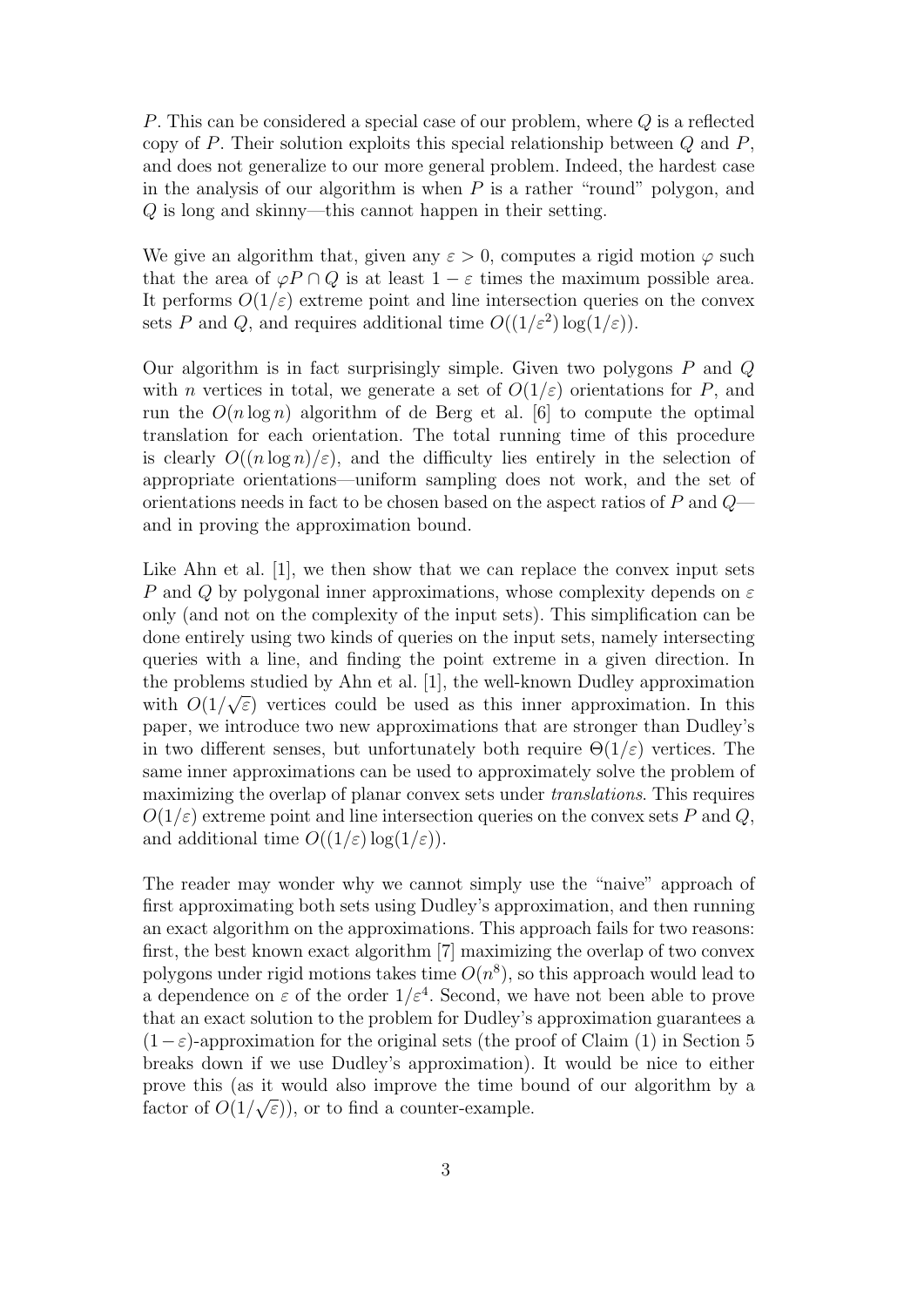# 2 Preliminaries

Let C denote a compact convex set in the plane. We let  $|C|$  and  $d(C)$  denote the area and diameter of C. Let  $w(C)$  denote the width of C, that is, the minimum distance between two parallel lines enclosing  $C$ . We call a pair of points  $(p, q)$  in C an *antipodal grasp* of C if C lies inbetween the lines through  $p$  and  $q$  orthogonal to  $pq$ , see Figure 1. The width is always achieved by an



Fig. 1. An antipodal grasp.

antipodal grasp, as the following lemma shows.

**Lemma 1** Let  $C$  be a compact convex set in the plane. There is an antipodal grasp  $(p,q)$  of C such that the segment  $pq \subset C$  has length  $w(C)$ . If C is a convex n-gon, then such an antipodal grasp can be found in  $O(n)$  time.

*Proof.* Let  $\ell_1$  and  $\ell_2$  be two parallel lines that achieve the width. Let  $s_1 =$  $\ell_1 \cap C$  and  $s_2 = \ell_2 \cap C$  (by convexity of C, these sets are either points or segments). Assume that there is no pair of points  $(p, q) \in s_1 \times s_2$  such that pq is orthogonal to  $\ell_1$  and  $\ell_2$ . (See Figure 2.) Since  $s_1$  and  $s_2$  are convex,



Fig. 2. Proof of Lemma 1.

this implies that there is a line  $\ell$  orthogonal to  $\ell_1$  and  $\ell_2$  such that  $s_1$  and  $s_2$  lie strictly on different sides of  $\ell$ . Let  $p_1$  (resp.  $p_2$ ) denote the intersection of  $\ell$  with  $\ell_1$  (resp.  $\ell_2$ ). If we rotate  $\ell_1$  slightly around  $p_1$  towards  $s_2$ , and  $\ell_2$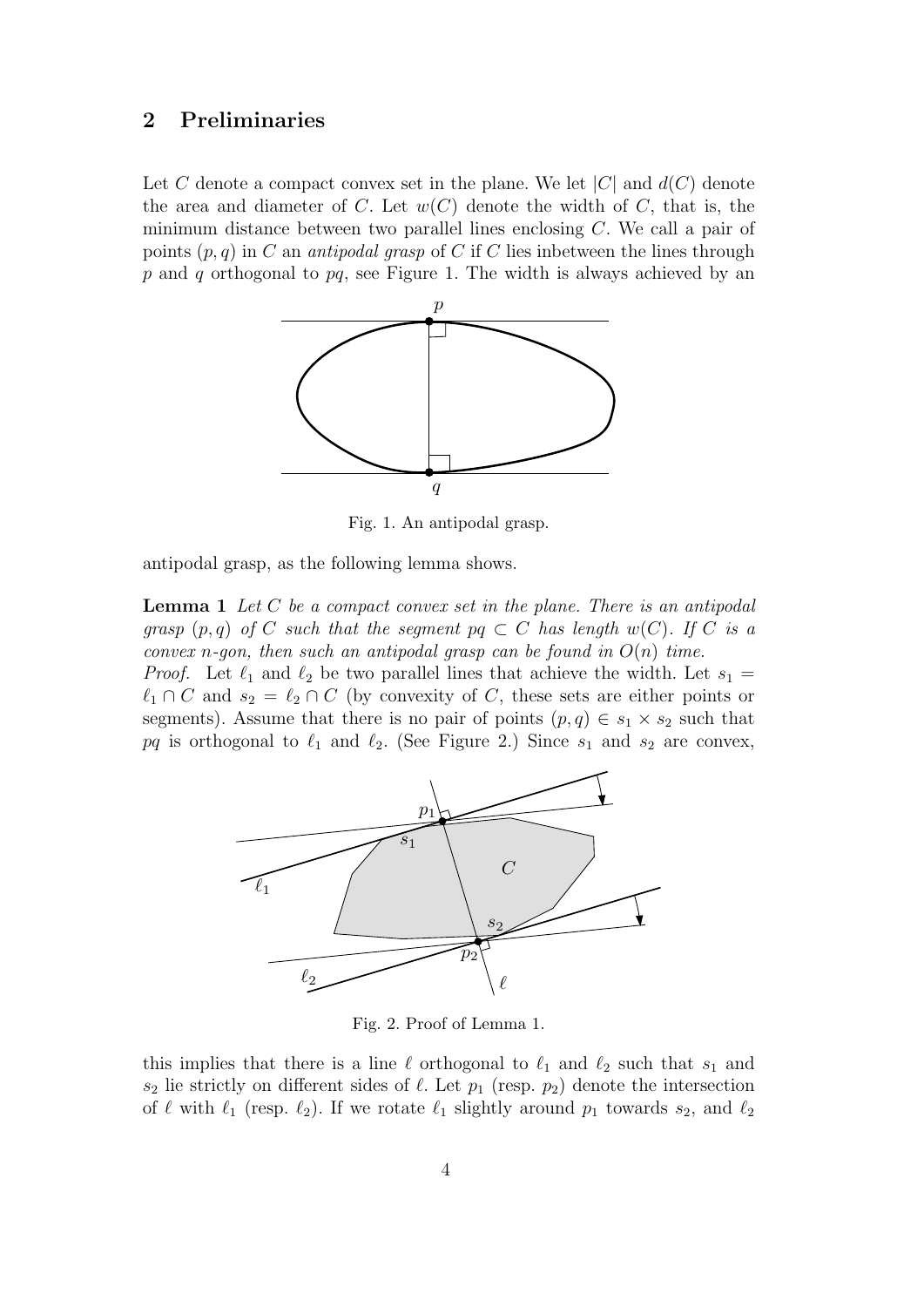around  $p_2$  towards  $s_1$ , we obtain two parallel lines enclosing C whose distance is less than  $w(C)$ , a contradiction.

It follows that an antipodal grasp  $(p, q)$  realizing the width exists. In case C is a convex *n*-gon, we can find it in  $O(n)$  time using the rotating calipers  $\Box$ technique of Toussaint [13].

We will call a segment  $pq$  as in Lemma 1 a *spine* of  $C$ . A similar statement for the diameter is well-known:

**Lemma 2** Let C be a compact convex set in the plane. Any segment  $pq \subset C$ of length  $d(C)$  defines an antipodal grasp  $(p, q)$ .

Width and diameter allow us to approximate the area of a convex set.

**Lemma 3** Let C be a compact convex set in the plane. Then  $w(C)d(C)/2 \leq$  $|C| \leqslant w(C)d(C).$ 

*Proof.* Let R be the rectangle circumscribed to C with two sides parallel to a spine of C and such that C touches all four sides of R. The sides of R have length  $w(C)$  and  $d \le d(C)$ , and so  $|C| \le |R| = w(C)d \le w(C)d(C)$ .

Let now  $R'$  be the rectangle circumscribed to C with two sides parallel to a diameter of  $C$  and such that again  $C$  touches all four sides of  $R'$ , see Figure 3. The sides of R' have length  $d(C)$  and  $w \geq w(C)$ . C contains two



Fig. 3. Proof of Lemma 3.

triangles with a common base of length  $d(C)$ , and total height w. This implies  $|C| \geq d(C)w/2 \geq w(C)d(C)/2.$  $\Box$ 

Diameter, width, and area of a convex  $n$ -gon can all be computed in linear time [13], and this is optimal. To achieve sublinear algorithms, and to handle non-polygonal convex sets, we need to be able to process two queries on convex sets. Given a convex set C, let  $T<sub>C</sub>$  be the time to answer the following two kinds of queries: (a) given a direction vector u, find the point v in  $C$  extreme in direction u, that is, maximizing the dot product  $\langle v, u \rangle$ ; and (b) given a line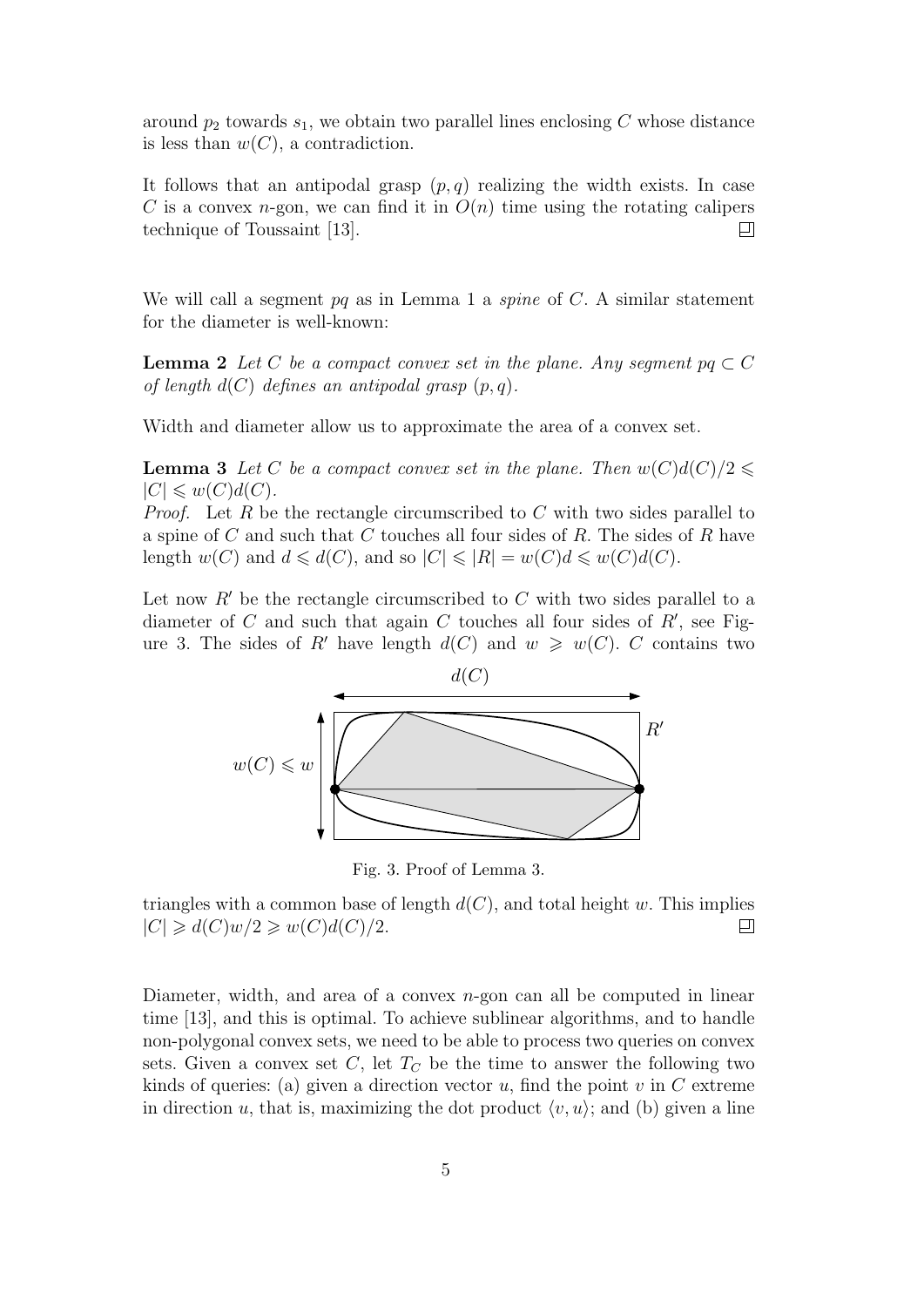$\ell$ , find the intersection  $\ell \cap C$  (a line segment). Obviously,  $T_C$  depends on how C is represented—for instance,  $T_C = O(\log n)$  if C is a convex n-gon stored in an array (in sorted order), but  $T_C = \Theta(n)$  if it is stored in a linked list.

The following lemma allows us to compute rough estimates of diameter, width, and area of a convex set using these queries. Let  $dist(p, q)$  denote the Euclidean distance between points  $p$  and  $q$ .

**Lemma 4** Let C be a compact convex set in the plane. In  $O(T_C)$  time we can find two rectangles  $r$  and  $R$  such that:

- (i)  $r \subset C \subset R$ , with C touching all four sides of R.
- $(ii)$  r and R are homothetic, with a homothety ratio 3 √ 2.
- (ii) r and R are nomothetic, with a nomothety ratio  $3\sqrt{2}$ .<br>(iii) Let d and w be the lengths of the sides of R, with  $d \geq w$ . Then  $d(C)/\sqrt{2} \leq$ Let a ana w be the tengths of the staes of R, with  $a \geqslant w$ . Then  $a_0$ <br> $d \leqslant d(C), w(C) \leqslant w \leqslant 2\sqrt{2}w(C),$  and  $|R|/(2\sqrt{2}) \leqslant |C| \leqslant |R|.$

*Proof.* By doing four queries, we can find the axis-parallel bounding box  $R'$ of C. Let  $a' \geq b' > 0$  be its sides, and pick the vertices p, q of C touching the sides of R' of length b', see Figure 4. Then  $a' \leq \text{dist}(p, q) \leq d(C) \leq$ 



Fig. 4. Proof of Lemma 4.

 $d(R) \leqslant \sqrt{2}$  $\overline{2}a'$ . Using four more queries, we now find the smallest rectangle R containing C with two sides parallel to pq. These sides have length  $a \geq \text{dist}(p, q) \geq a' \geq d(C)/\sqrt{2}$ , and the other sides have length b. Since C contains two triangles with a common base  $pq$  and total height b, we have  $ab =$ contains two triangles with a common base pq and total neight b, we have  $ab = |R| \geq |C| \geq \text{dist}(p, q)b/2 \geq a'b/2 \geq (d(C)/\sqrt{2})b/2 \geq ab/(2\sqrt{2}) = |R|/(2\sqrt{2}).$ From  $d(C)/\sqrt{2} \leq a' \leq \text{dist}(p,q)$  follows  $d(C)b \leq \sqrt{2}\text{dist}(p,q)b \leq 2\sqrt{2}|C| \leq$  $2\sqrt{2}w(C)d(C)$ , so  $b \leq 2\sqrt{2}w(C)$ .

Let now  $d := \max(a, b), w := \min(a, b)$ . We have  $d \leq d(C)$ , since there are points of C on each pair of opposite sides of R, and  $w \geq w(C)$ , since C is contained inbetween two parallel lines at distance w. So  $d \geq a \geq d(C)/\sqrt{2}$ ,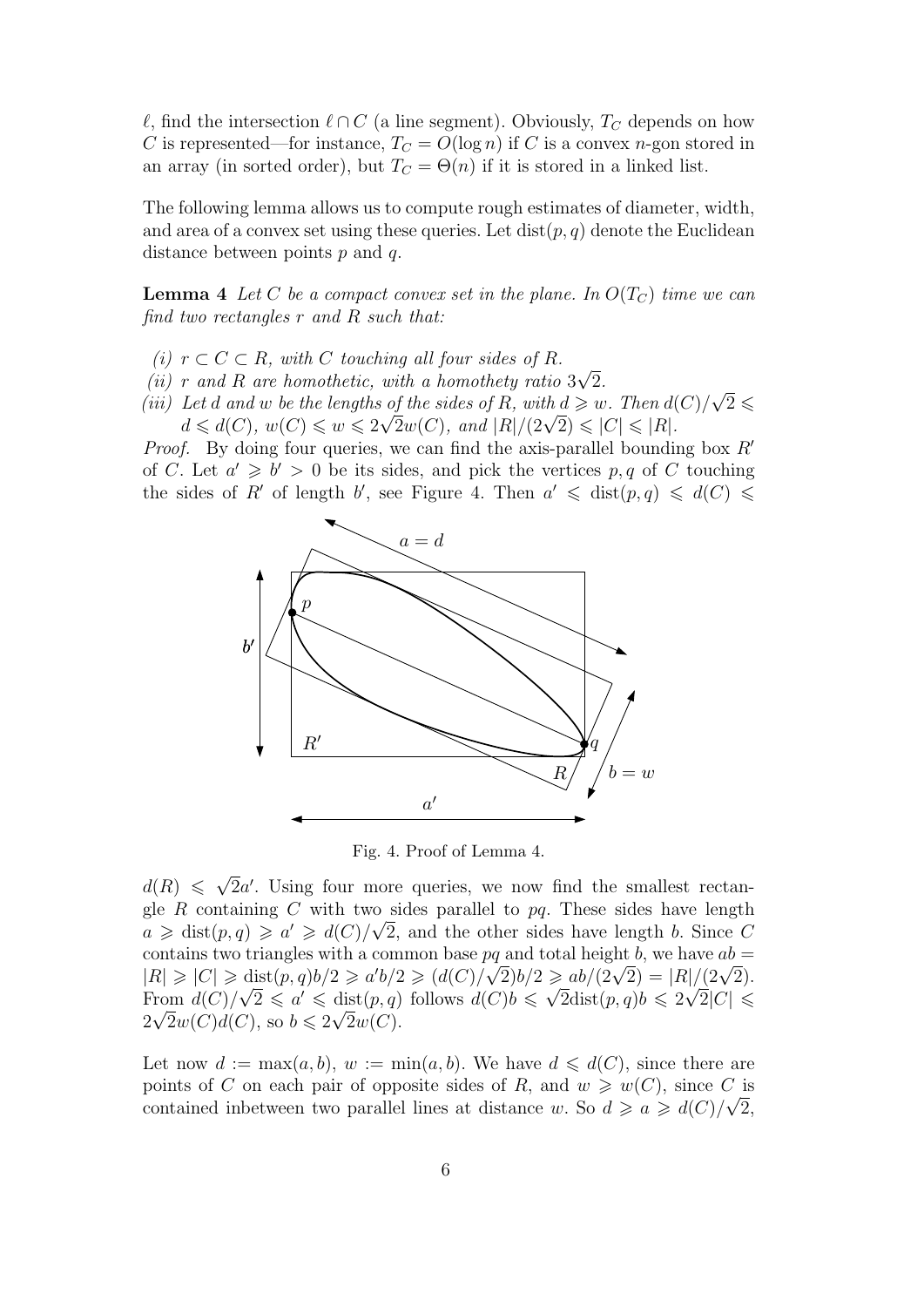and  $w \leqslant b \leqslant 2\sqrt{2}$  $2w(C)$ , which completes the proof of (iii).

Now we show how to find r. Recall that  $dist(p, q) \geq d(C)/\sqrt{2} \geq a/\sqrt{2}$ , and C contains two triangles with a common base  $pq$  and total height b. Note that one of these has height at least  $b/2$ . If it has an obtuse interior angle around p (resp. q), then it contains a homothet r of R with homothety ratio at least p (resp. q), then it contains a nomothet r or R with homothety ratio at least  $1/(3\sqrt{2})$  such that r has a corner at p (resp. q). Otherwise, it contains a homothet r of R with homothety ratio at least  $1/4$  such that r has one side lying in pq. Since we know one point of  $C$  touching each side of  $R$ , we can find  $r$  in constant time. ▣

Note that with more effort, better estimates can be obtained. For instance, with  $O(1/\sqrt{\varepsilon})$  queries, a  $(1+\varepsilon)$ -approximation to diameter, width, and area can be computed [1], and a homothety ratio of  $2 + \varepsilon$  can be obtained [12].

The following lemma gives a somewhat larger inscribed rectangle, but does not permit a sublinear construction. (Alternatively, one could show the existence permit a submear construction. (Alternatively, one could show the existence of an inscribed rectangle with sides  $d(C)/(2\sqrt{2})$  and  $w(C)/2$  using the results by Schwarzkopf et al. [12]).

**Lemma 5** Let C be a convex set in the plane. There is a rectangle r with sides  $d(C)/2$  and  $w(C)/4$  contained in C. If C is a convex n-gon, then we can compute r in  $O(n)$  time.

*Proof.* Let pq be a diameter of C, and let R be a rectangle circumscribed to C with two sides parallel to pq such that C touches all four sides of R. Let w be the side of R orthogonal to  $pq$ , see Figure 5. Then C contains two triangles



Fig. 5. Proof of Lemma 5.

with a common base  $pq$  and total height w. One of these has height at least  $w/2$ , and contains a rectangle of length dist $(p, q)/2 = d(C)/2$  and height at least  $w/4 \geqslant w(C)/4$ .

If C is a convex *n*-gon, then we can compute its diameter in  $O(n)$  time [13], and it is easy to find r in  $O(n)$  time. 囙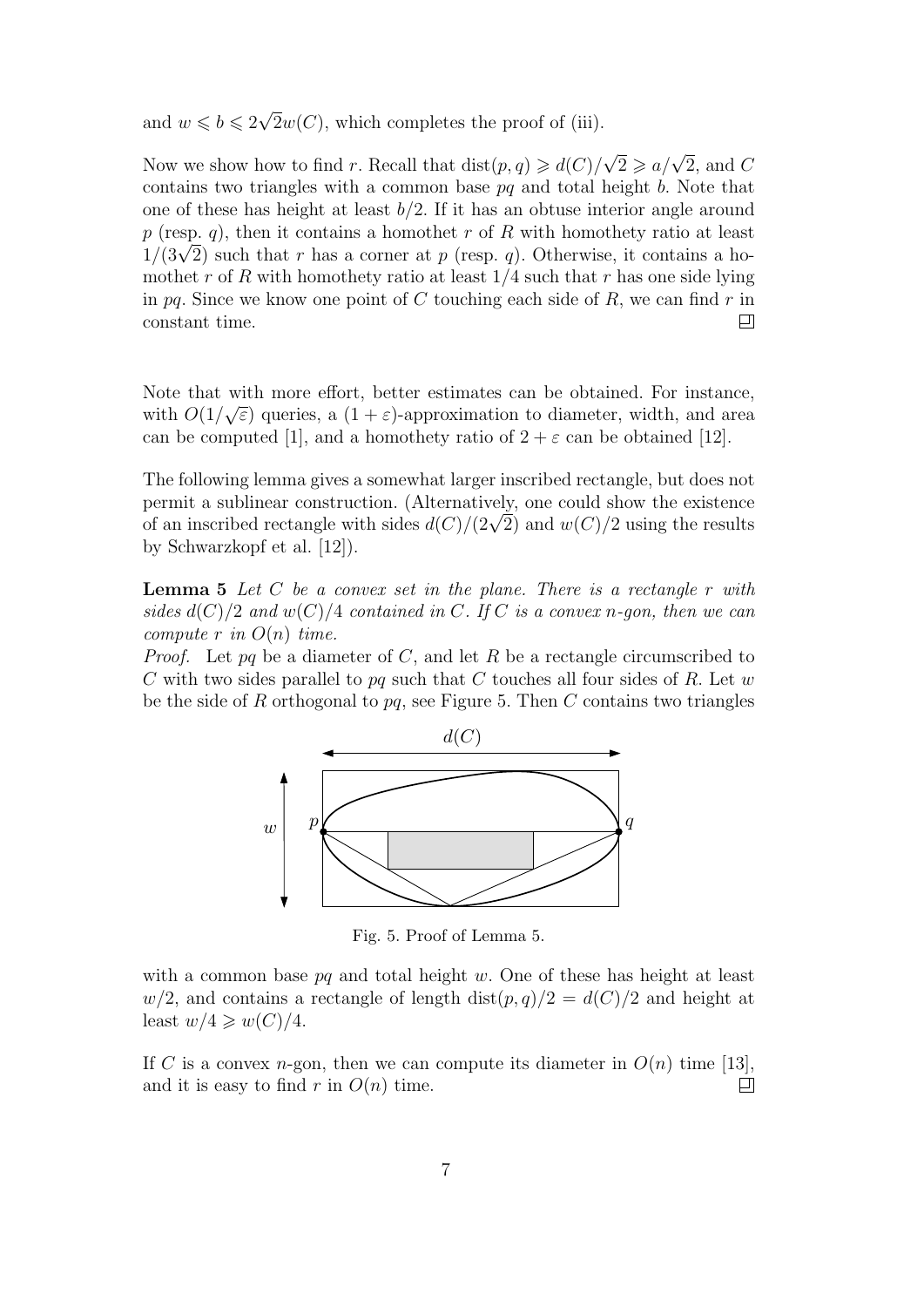This implies the following lower bound on the overlap of two convex sets under rigid motions.

**Lemma 6** Let  $C_1$  and  $C_2$  be convex sets in the plane. There is a rigid motion  $\varphi$  such that

$$
|\varphi C_1 \cap C_2| \geq \frac{1}{8} \cdot \min\{d(C_1), d(C_2)\} \cdot \min\{w(C_1), w(C_2)\}.
$$

*Proof.* By Lemma 5 there are rectangles  $r_i \text{ }\subset C_i$  of size  $d(C_i)/2 \times w(C_i)/4$ , for  $i = 1, 2$ . Let  $\varphi$  be the rigid motion maximizing  $|\varphi r_1 \cap r_2|$ . Then

$$
|\varphi r_1 \cap r_2| \ge \min\{d(C_1)/2, d(C_2)/2\} \cdot \min\{w(C_1)/4, w(C_2)/4\},\
$$

and the lemma follows.

If two convex sets are long and skinny, the rigid motion achieving maximal overlap must align them rather well.

**Lemma 7** Let  $C_1$  and  $C_2$  be convex sets in the plane, let  $\varphi^{\text{opt}}$  be the rigid motion maximizing  $|\varphi^{opt}C_1 \cap C_2|$ , and let  $\vartheta$  be the angle between spines of  $\varphi^{opt}C_1$  and  $C_2$ . Then

$$
\sin \vartheta \leqslant \frac{8 \max\{w(C_1), w(C_2)\}}{\min\{d(C_1), d(C_2)\}}.
$$

*Proof.* The set  $C_i$  is contained in an infinite strip of width  $w(C_i)$ , for  $i = 1, 2$ . When these two strips make an angle of  $\vartheta > 0$ , their intersection is a parallelogram of area  $w(C_1)w(C_2)/\sin\theta$ . By Lemma 6, this area must be at least  $\min\{w(C_1), w(C_2)\}\min\{d(C_1), d(C_2)\}/8$ . This implies the lemma.  $\Box$ 

We will need two more results. The first one is from Ahn et al. [1], the second one is by de Berg et al. [6] and makes use of the Brunn-Minkowski theorem.

**Lemma 8** ([1]) Let C be a convex set, and let C' be a copy of C, rotated by an angle  $\delta$  around a point p in C. Then

$$
|C \cap C'| \geqslant |C| - \frac{\pi \delta}{2} d(C)^2,
$$

or, equivalently,

$$
|C \setminus C'| \leqslant \frac{\pi \delta}{2} d(C)^2.
$$

**Lemma 9 (6)** Given convex polygons P and Q in the plane with n vertices in total, one can find in time  $O(n \log n)$  the translation  $\tau$  maximizing  $|\tau P \cap Q|$ .

 $\Box$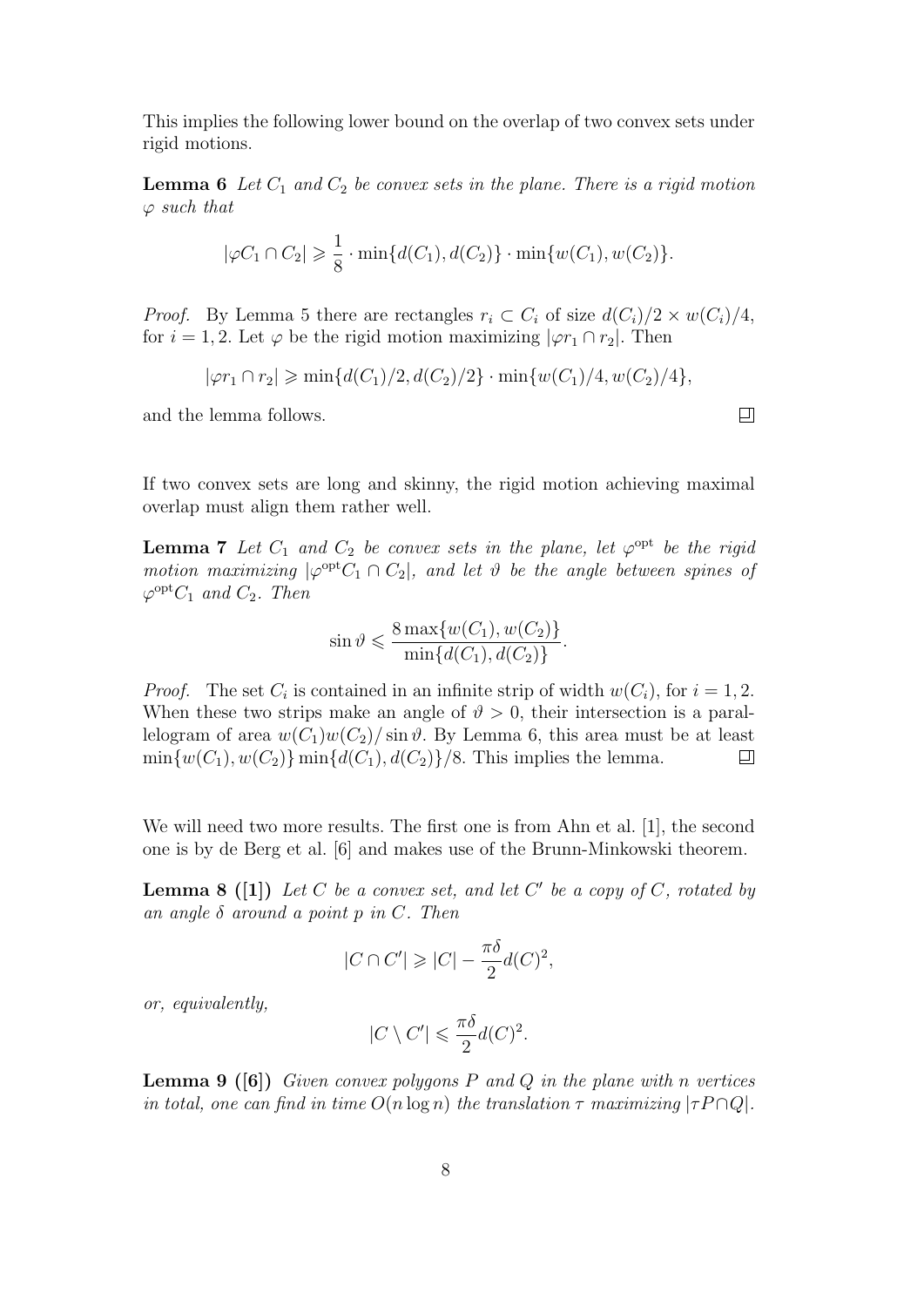## 3 An algorithm for convex polygons

Let P and Q be convex polygons with n vertices in total, and let  $\varepsilon > 0$ . Our goal is to find a rigid motion  $\varphi^{\text{app}}$  such that  $|\varphi^{\text{app}} P \cap Q| \geq (1 - \varepsilon)|\varphi^{\text{opt}} P \cap Q|$ , where  $\varphi^{\text{opt}}$  is the rigid motion maximizing  $|\varphi P \cap Q|$ .

We do this by computing a set of  $O(1/\varepsilon)$  orientations for P, and the optimal translation for each orientation using Lemma 9. To show the correctness of this approach, we need to prove that starting with the optimal placement of P (that is, with  $\varphi^{opt}P$ ), we can rotate P either way by a certain amount and lose only  $\varepsilon |\varphi^{\text{opt}} P \cap Q|$ . We distribute the proof over the following two key lemmas.

**Lemma 10** Let  $C_1, C_2$  be convex sets with  $w(C_2) \leq w(C_1)$ , let  $\varepsilon > 0$ , and let

$$
\delta \leqslant \frac{\varepsilon}{4\pi} \frac{w(C_2)}{\min\{d(C_1), d(C_2)\}}.
$$

Then there are clockwise and counter-clockwise rotations  $\rho$  with angle  $\delta$  such that  $|\rho \varphi^{\text{opt}} C_1 \cap C_2| \geq (1 - \varepsilon) |\varphi^{\text{opt}} C_1 \cap C_2|$ .

*Proof.* In fact, any rotation  $\rho$  of angle  $\delta$  around a point in  $\varphi^{opt}C_1 \cap C_2$  will do. To simplify the presentation, we assume that  $C_1$  is already in the optimal placement, that is that  $\varphi^{\text{opt}}$  is the identity.

If  $d(C_1) \leq d(C_2)$  then it suffices to show that  $|(C_1 \cap C_2) \setminus (\rho C_1 \cap C_2)| \leq$  $\varepsilon w(C_2)d(C_1)/8$  by Lemma 6. We observe that  $(C_1 \cap C_2) \setminus (\rho C_1 \cap C_2) \subset C_1 \setminus \rho C_1$ . By Lemma 8,  $|C_1 \setminus \rho C_1| \leq \frac{\pi \delta}{2}$  $\frac{\pi \delta}{2} d(C_1)^2 \leqslant \frac{\pi \varepsilon}{8 \pi}$ 8π  $w(C_2)$  $\frac{w(C_2)}{d(C_1)}d(C_1)^2 = \frac{\varepsilon}{8}w(C_2)d(C_1)$ , as required.

If  $d(C_1) > d(C_2)$ , we first observe that  $|\rho C_1 \cap C_2| = |C_1 \cap \rho^{-1} C_2|$ . By Lemma 6, it suffices to show that  $|(C_1 \cap C_2) \setminus (C_1 \cap \rho^{-1}C_2)| \leq \varepsilon w(C_2) d(C_2)/8$ . We have  $(C_1 \cap C_2) \setminus (C_1 \cap \rho^{-1}C_2) \subset C_2 \setminus \rho^{-1}C_2$ , and by Lemma 8  $|C_2 \setminus \rho^{-1}C_2| \leq$  $\frac{\pi \delta}{2} d(C_2)^2 \leqslant \frac{\pi \varepsilon}{8 \pi}$  $w(C_2)$ πδ  $\frac{w(C_2)}{d(C_2)}d(C_2)^2 = \frac{\varepsilon}{8}w(C_2)d(C_2).$  $\Box$ 8π

**Lemma 11** Let  $C_1, C_2$  be convex sets with  $w(C_2) \leq w(C_1)/4$  and  $d(C_2) \geq$  $d(C_1)/2$ , let  $\varepsilon > 0$ , and let  $\delta \leqslant \varepsilon \frac{1}{16}$ 160  $w(C_1)$  $\frac{w(C_1)}{d(C_1)}$ . Then there are clockwise and counter-clockwise rotations  $\rho$  with angle  $\delta$  such that  $|\rho\varphi^{opt}C_1 \cap C_2| \geq (1-\rho)\varphi^{opt}C_1$  $\varepsilon)|\varphi^{\text{opt}}C_1\cap C_2|.$ 

*Proof.* Again, let us assume that  $C_1$  is already in the optimal placement, that is that  $\varphi^{opt}$  is the identity. It suffices to show the existence of the clockwise rotation—the existence of the counter-clockwise rotation then follows by applying the lemma to mirror images of  $C_1$  and  $C_2$ .

Let S be an infinite strip of width  $w(C_2)$  containing  $C_2$ , and choose a coordinate system such that S is horizontal. Let R be the smallest axis-parallel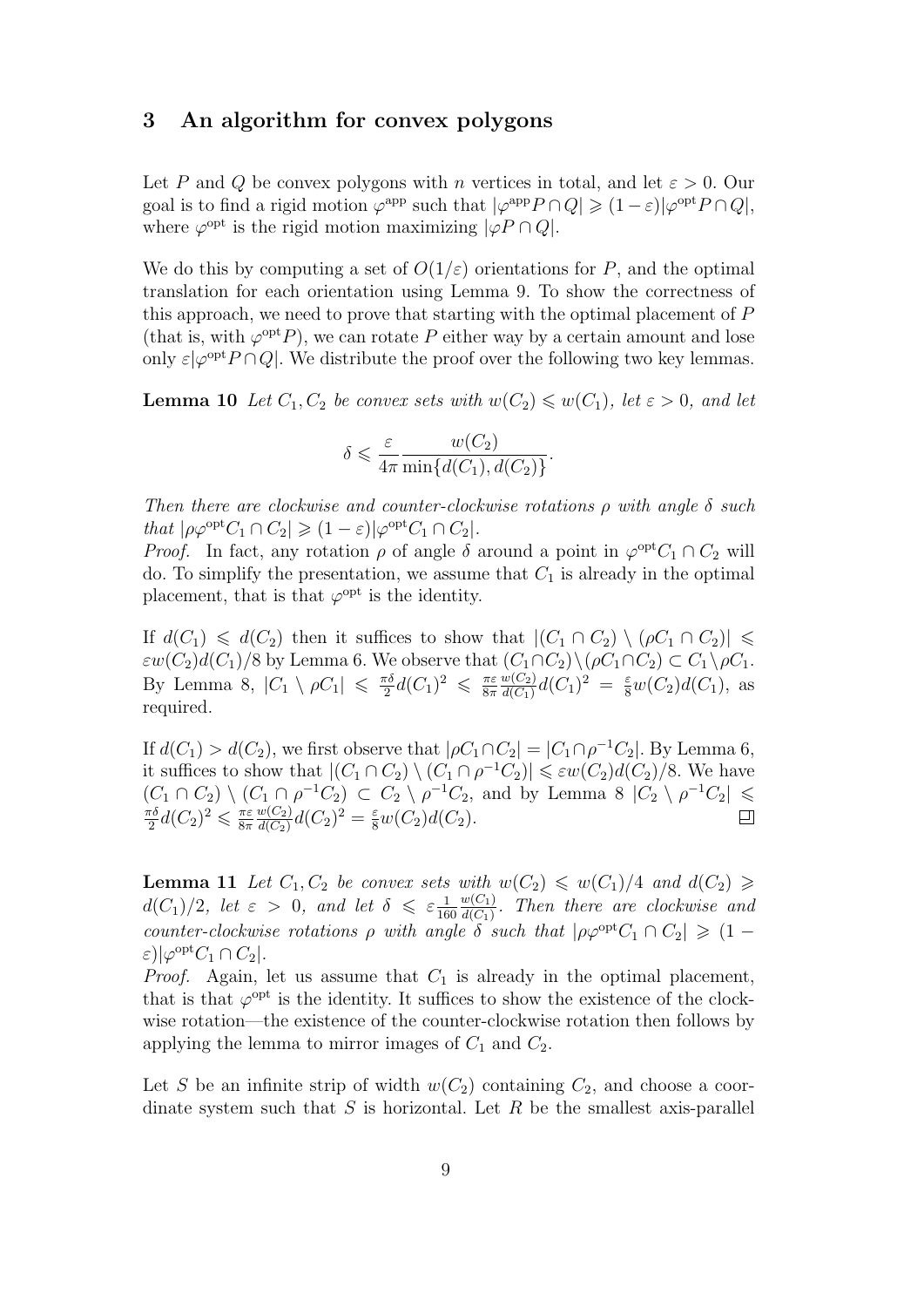

Fig. 6. The strip S and the rectangle R.

bounding rectangle for  $C_1$ . We can assume that the distance between the upper edges of  $S$  and  $R$  is larger than the distance between the lower edges (otherwise we rotate the coordinate system by 180<sup>°</sup>). Since  $w(C_2) \leq w(C_1)/4$ , and the height of R is at least  $w(C_1)$ , this implies that the distance between the upper edges is at least  $\frac{3}{8}w(C_1)$ . Let R' be that part of R that has distance at least  $w(C_1)/4$  from the upper edge of R, see Figure 6. The distance between the upper edges of  $R'$  and S is still at least  $\frac{1}{8}w(C_1)$ . The horizontal width of R is at most  $d(C_1)$ . This implies that a line with absolute slope less than  $\frac{1}{4}$  $w(C_1)$  $d(C_1)$ cannot intersect both the upper edge of  $R$  and  $R'$ . It follows that a line that is tangent to  $C_1$  from above in a point  $u \in R'$  has absolute slope at least  $\frac{1}{4}$  $w(C_1)$  $\frac{w(C_1)}{d(C_1)}$ .

Let now  $\rho$  be the rotation by angle  $\delta$ , in clockwise direction, around the intersection p of the lower edge of S with the left edge of R. Since  $d(C_2) \geq d(C_1)/2$ , it suffices by Lemma 6 to show that  $|(C_1 \cap C_2) \setminus (\rho C_1 \cap C_2)| \leq \varepsilon w(C_2) d(C_1)/16$ .

Let  $X := (C_1 \cap C_2) \setminus (\rho C_1 \cap C_2) = (C_1 \setminus \rho C_1) \cap C_2$ , and consider a point  $q \in X$ . Clearly  $q \in C_1$ . We will show below that the horizontal distance between q and the boundary of  $C_1$  is at most  $\varepsilon d(C_1)/32$ . Since  $C_1$  is convex, a horizontal line  $\ell$  intersects it in an interval (if at all). The points of  $X \cap \ell$  lie in the leftmost and rightmost piece of this interval, in two subintervals of total length at most  $\varepsilon d(C_1)/16$ . Since  $q \in C_2$ , we have  $q \in S$ , and so it suffices to integrate over all horizontal lines in S to establish  $|X| \leq \varepsilon w(C_2)d(C_1)/16$ , as desired.

It remains to prove the following claim: the horizontal distance between a point  $q \in X$  and the boundary of  $C_1$  is at most  $\varepsilon d(C_1)/32$ . We observe that  $q \in X$  implies  $q \notin \rho C_1$ , and therefore  $\rho^{-1} q \notin C_1$ . Let  $q' := \rho^{-1} q$ . The claim is true if q lies within horizontal distance  $\varepsilon d(C_1)/32$  from the left edge of R, so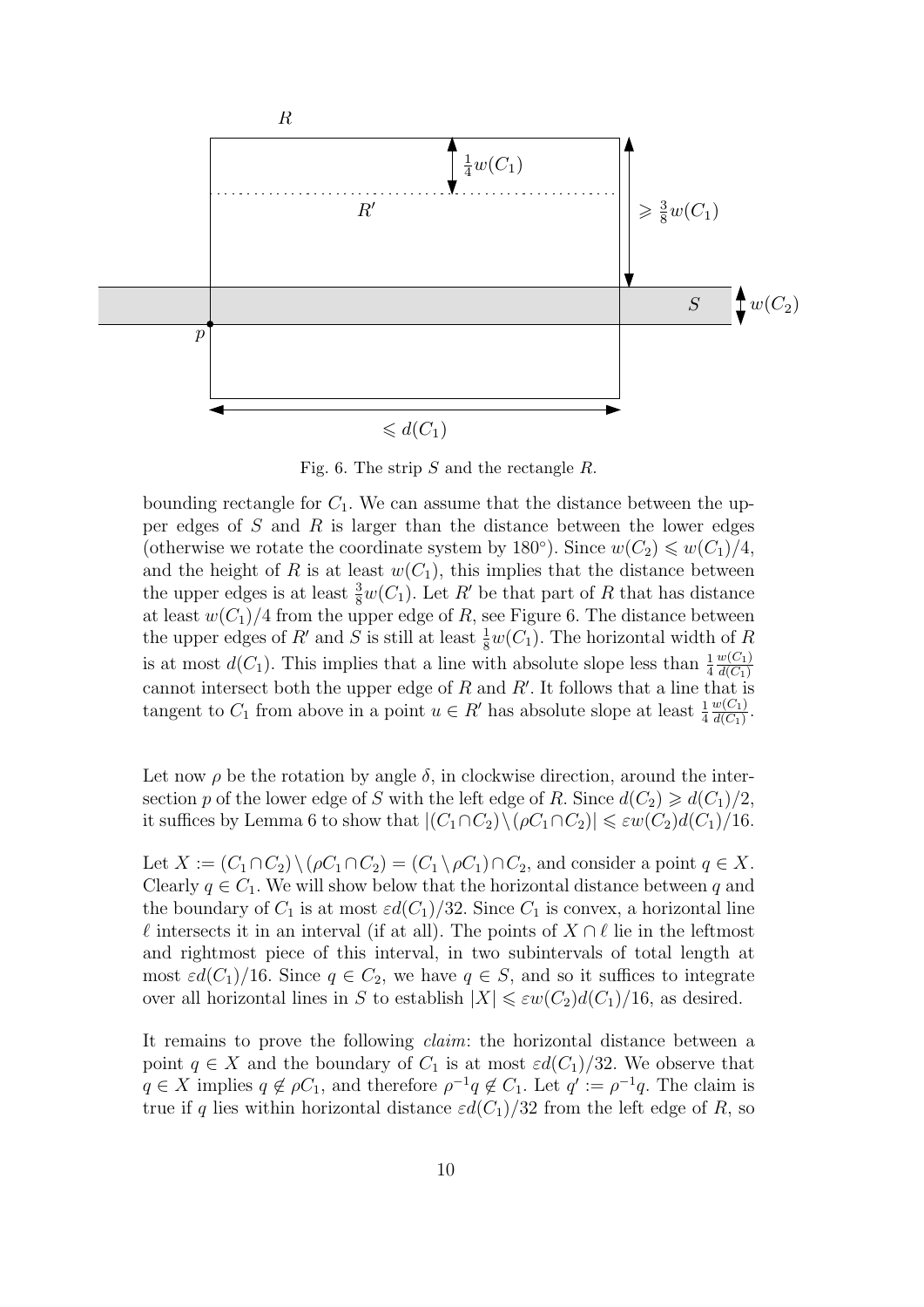let us assume that is not the case. It implies that the angle that line  $pq$  makes with vertical is at least

$$
\arctan\left(\frac{\varepsilon d(C_1)}{32w(C_2)}\right) \ge \arctan\left(\frac{\varepsilon w(C_1)}{32} \frac{4}{w(C_1)}\right)
$$

$$
\ge \arctan\left(\frac{\varepsilon}{8}\right) \ge \frac{\varepsilon}{160} \ge \delta,
$$

thus  $q'$  lies above and to the left of  $q$  (that is, has smaller x-coordinate but higher y-coordinate). Since  $q \in C_1$ , but  $q' \notin C_1$ , the segment  $qq'$  must intersect the boundary of  $C_1$ . The segment has length  $qq'$  at most  $\delta d(S \cap R) \leq \delta (d(C_1) +$  $w(C_2)$ )  $\leqslant \frac{5}{4}$  $\frac{5}{4}\delta d(C_1) \leq \frac{1}{128}\varepsilon w(C_1)$ . If it intersects the *lower* boundary of  $C_1$ , we are done: the boundary must pass above  $q'$  but below q, and therefore it must intersect the horizontal line through  $q$  to the left of  $q$ , at a distance smaller than the distance between q and q', which is less than  $\varepsilon d(C_1)/32$ .

This leaves the case where  $qq'$  intersects the upper boundary of  $C_1$ . Let u be the point of intersection, and let  $\ell$  be a tangent to  $C_1$  in u. Since the length of  $qq'$  is less than  $\frac{1}{8}w(C_1)$  and  $q \in S$ , we have  $u \in R'$ . As we observed before,  $w(C_1)$ this implies that  $\ell$  has absolute slope at least  $\frac{1}{4}$  $\frac{w(C_1)}{d(C_1)}$ . This implies that  $\ell$  intersects the horizontal line through q in a point  $u'$  at distance at most  $\varepsilon d(C_1)/32$ from q, see Figure 7. Since  $C_1$  lies below the line  $\ell$ , the boundary of  $C_1$  must intersect the horizontal line through  $q$  between  $q$  and  $u'$ , implying the claim, and therefore the lemma. 口



Fig. 7. dist $(u', q) \leq \varepsilon d(C_1)/32$ .

We can now describe the algorithm in detail. We start by computing the diameter, width, and a spine of both polygons, in total time  $O(n)$ . Without loss of generality, let  $w(Q) \leq w(P)$ . If  $w(Q) \leq w(P)/4$  and  $d(Q) \leq d(P)/2$ , then using Lemma 5 we compute in  $O(n)$  time a rectangle  $r_P \subset P$  with edge lengths  $w(Q)$  and  $d(Q)$ . By Lemma 1 we can also find in  $O(n)$  time a rectangle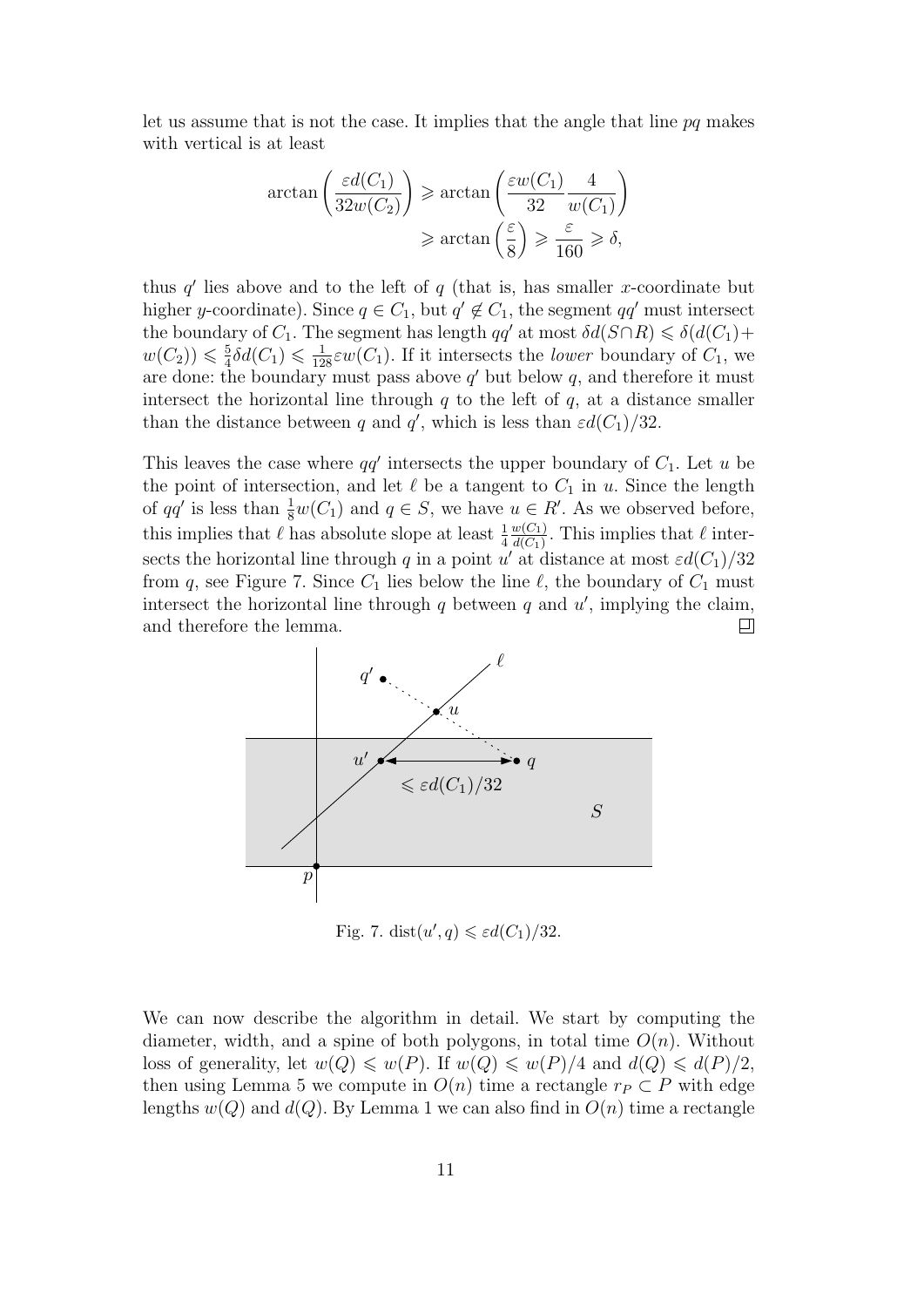$R_Q$  that is circumscribed to Q and has edge lengths  $w(Q)$  and  $d_Q \leq d(Q)$ . In constant time, we can find a rigid motion  $\varphi^{\text{opt}}$  such that  $\varphi^{\text{opt}} R_Q \subset r_P$ , and hence  $\varphi^{opt}Q \subset P$ , which is clearly the best possible.

If this is not the case, we sample orientations of P at an interval of  $\frac{1}{80}\varepsilon w(P)/\min\{d(P), d(Q)\}\,$ but omitting all orientations where the angle  $\vartheta$  of the spines of P and Q is such that  $\sin \vartheta > 8w(P)/\min\{d(P), d(Q)\}\)$ . This results in a set of  $O(1/\varepsilon)$ orientations of P. For each of these, we compute the optimal translation using Lemma 9, and retain the best rigid motion found as  $\varphi^{\text{app}}$ .

Clearly the running time of this procedure is  $O((n \log n)/\varepsilon)$ , and it remains to prove the approximation bound. By

Lemma 7, the spines of  $\varphi^{opt}P$  and Q make an angle  $\vartheta$  with  $\sin \vartheta \leq 8w(P)/\min\{d(P), d(Q)\}\,$ and so we know that we are indeed sampling an orientation of  $P$  at an angle  $\delta \leq \frac{1}{160} \varepsilon w(P)/\min\{d(P), d(Q)\}\)$  from the orientation of  $\varphi^{\text{opt}}P$ . Lemma 10 (for the case  $w(C_2) > w(C_1)/4$ ) and Lemma 11 now imply

the approximation bound.

**Lemma 12** Given two convex polygons  $P$  and  $Q$  with n vertices in total, and an  $\varepsilon > 0$ , we can compute a rigid motion  $\varphi^{\text{app}}$  such that  $|\varphi^{\text{app}} P \cap Q| \geq$  $(1 - \varepsilon)$  max<sub>∞</sub>  $|\varphi P \cap Q|$ , where the maximum is taken over all rigid motions. The running time is  $O((n \log n)/\varepsilon)$ .

## 4 Inner approximations of convex sets

To drastically improve the running time of the algorithm of the previous section, and to apply it to non-polygonal convex sets, we will replace the given convex sets by polygonal approximations whose size depends only on  $\varepsilon$ . For two sets A and B such that  $A \subset B$ , the Hausdorff-distance between A and B is  $d_H(A, B) := \max_{b \in B} {\{\min_{a \in A} \text{dist}(a, b)\}.}$ 

Given a convex set C, there is a classic inner approximation  $P_{\varepsilon} \subset C$  by Dudley [10] with  $O(1/\sqrt{\varepsilon})$  vertices such that the Hausdorff-distance of  $P_{\varepsilon}$ and C is at most  $\varepsilon d(C)$ . Ahn et al. [1] showed that Dudley's method can be implemented in  $O(T_C/\sqrt{\varepsilon})$  time.

The bound on the Hausdorff-distance guarantees that  $C \setminus P_{\varepsilon}$  is "narrow." We will need the stronger property that every component of  $C \setminus P_{\varepsilon}$  is small in any direction.

**Lemma 13** Given a convex set C in the plane and  $\varepsilon > 0$ , one can construct in time  $O(T_C/\varepsilon)$  a convex polygon  $P \subset C$  with  $O(1/\varepsilon)$  vertices such that any line  $\ell$  intersects  $C \setminus P$  in at most two segments of length at most  $\varepsilon d(C)$ .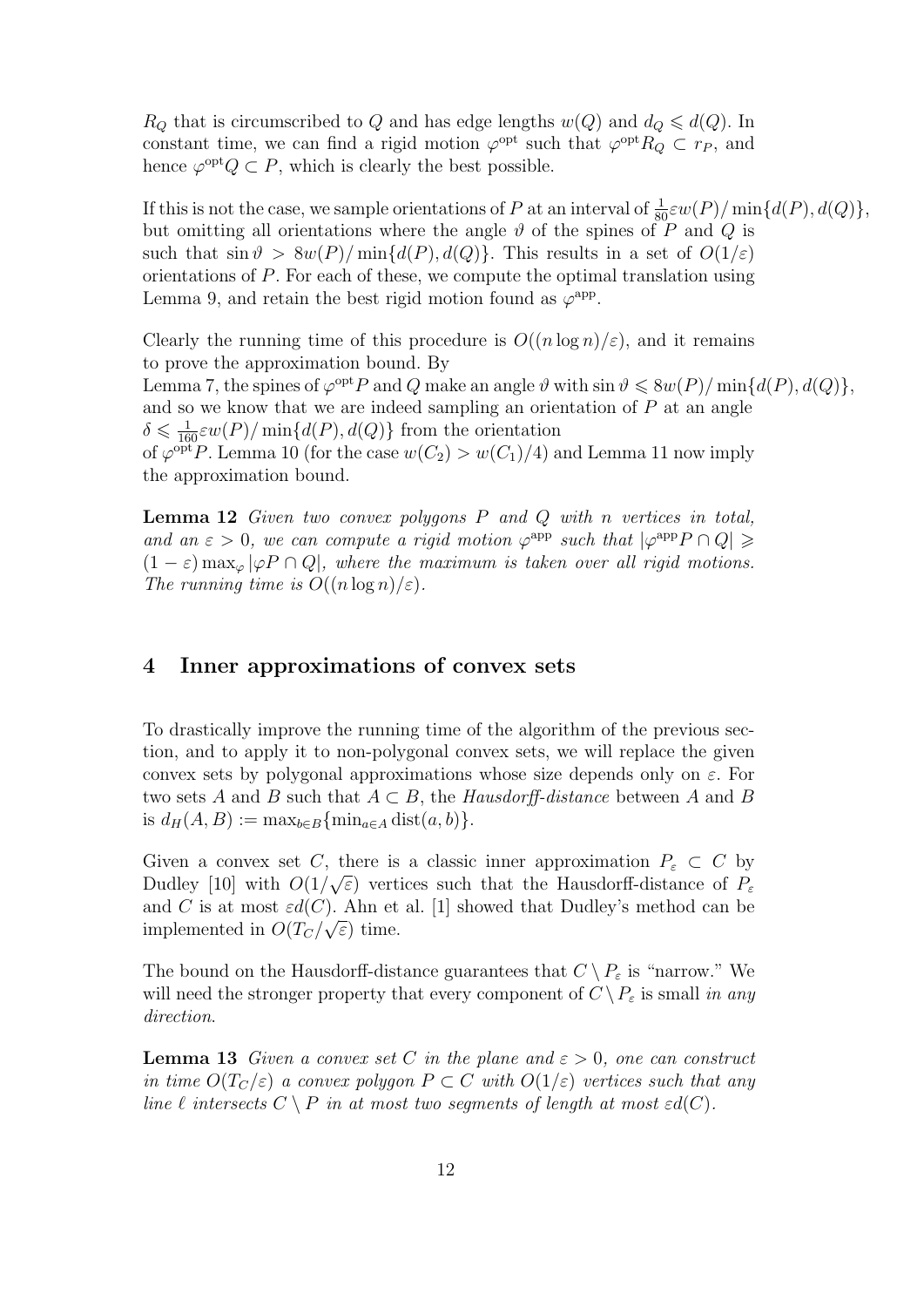

Fig. 8. Inner approximation of a convex shape.

Proof. We start by computing an axis-parallel square R circumscribed to C (that is, C touches two opposite sides of  $R$ ), see Figure 8. This can be done using four extreme point queries. The side length of  $R$  is denoted by  $d$ , and using four extreme point queries. The side length of R is denoted by a, and<br>clearly  $d \leq d(C)$ . We then partition R with  $2\sqrt{2}/\varepsilon$  equally spaced horizontal clearly  $a \le a(C)$ , we then partition R with  $2\sqrt{2}/\varepsilon$  equally spaced norizontal<br>and vertical lines at a distance of  $\varepsilon d/\sqrt{2}$ , compute the intersection points of all these lines with  $bd(C)$ , and let P be the convex hull of these points. Any connected component of  $C \setminus P$  is contained in a square cell of diameter  $\varepsilon d$ , implying the lemma. ▣

While the lemma guarantees a stronger approximation, it needs far more vertices than Dudley's method. The bound of  $\Theta(1/\varepsilon)$  vertices is tight, however, as can easily be seen by considering the case of a circle.

In our second approximation, we return to the Hausdorff-distance, but require that it be less than  $\varepsilon w(C)$  (instead of  $\varepsilon d(C)$ ) as guaranteed by Dudley's method). A similar lemma was already proven by Ahn et al. [1] for polygons. We give a proof for arbitrary convex sets  $C$ , and a formulation that makes it easy to bound the area of the difference  $C \setminus P$ .

**Lemma 14** Given a convex set C in the plane and  $\varepsilon > 0$ , one can construct in time  $O(T_C/\varepsilon)$  a convex polygon  $P \subset C$  with  $O(1/\varepsilon)$  vertices and a line  $\ell$ such that any line  $\ell'$  parallel to  $\ell$  intersects  $C \setminus P$  in at most two segments of length at most  $\varepsilon w(C)$ .

*Proof.* We first compute the rectangle  $R$  as in Lemma 4. We now use an orthonormal basis where the x-axis is parallel to the longer side of  $R$ . The boundary of C consists of two y-monotone chains  $C_l$  and  $C_r$ . We will select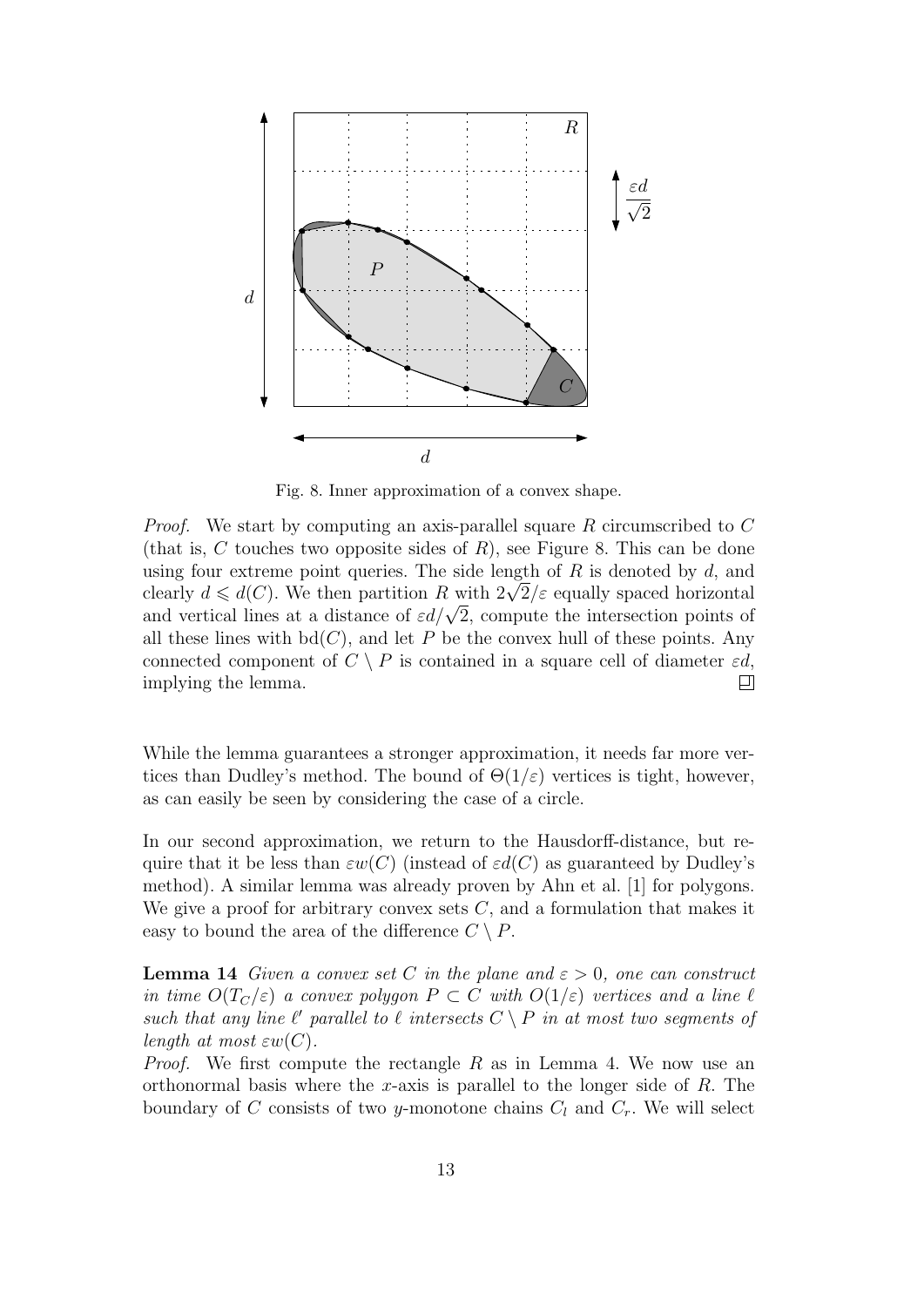points on these chains to form the set of vertices of P. We select the lowest and highest point (that is, the point with smallest and largest y-coordinate), as well as the leftmost point of  $C_l$  and the rightmost point of  $C_r$ . We also ensure that any two consecutive vertices of P have vertical distance at most  $\varepsilon w(C)$ . This immediately implies that any vertical line intersects  $C \setminus P$  in segments of length at most  $\varepsilon w(C)$ .

By Lemma 4, the shorter side of R has length at most  $2\sqrt{2}w(C)$ . We can thereby Lemma 4, the shorter side of R has length at most  $2\sqrt{zw(C)}$ . We can there-<br>fore cover R by  $2\sqrt{2}/\varepsilon$  horizontal lines equally spaced at distance  $\varepsilon w(C)$ . We compute the intersection points of these lines and  $\text{bd}(C)$ , in time  $O(T_C/\varepsilon)$ .

As before, this approximation requires  $\Theta(1/\varepsilon)$  vertices, instead of the  $\Theta(1/\varepsilon)$ √ ε) vertices sufficient for Dudley's method. Again, the bound is tight, as the following lemma shows.

**Lemma 15** For all integers  $n > 4$ , there exists an n-gon  $P_n$  such that, for any k-gon Q contained in  $P_n$  with  $d_H(Q, P_n) \leq w(P_n)/5n$ , we have  $k \geq (n-3)/2$ . *Proof.* Let  $v_i$  be the point with coordinates  $(2^i, i)$ , for integers  $0 \leq i \leq n-1$ , let  $v_{n-1} = (2^{n-2}, 0)$ , and let  $P_n$  be the convex hull of  $\{v_i \mid 0 \leq i \leq n\}$ . Note that the width of  $P_n$  is less than  $n-2$ . We assume that  $Q \subset P_n$  is a convex k-gon such that  $d_H(Q, P_n) \leq w(P_n)/5n$ , so in particular  $d_H(Q, P_n) < 1/5$ .

For  $0 < i < n-2$ , let  $d_i$  denote the distance between the vertex  $v_i$  and the line segment  $v_{i-1}v_{i+1}$ . We observe that the distance between  $v_i$  and the point of the segment  $v_{i-1}v_{i+1}$  with the same x-coordinate is 1/3. Since the slope of or the segment  $v_{i-1}v_{i+1}$  with the same x-coordinate is 1/3. Since the slope of  $v_{i-1}v_{i+1}$  is less than 1, it follows that  $d_i$  is at least  $1/(3\sqrt{2})$ , so  $d_i > 1/5$ . Now suppose that no vertex of Q lies in the interior of some triangle  $v_{i-1}v_iv_{i+1}$ . Then the distance between  $v_i$  and Q is at least  $d_i > 1/5$ , a contradiction. Therefore, for all  $0 < i < n-2$ , there is a vertex of Q in the interior of the triangle  $v_{i-1}v_iv_{i+1}$ . The triangles  $v_{i-1}v_iv_{i+1}$  where i is odd and  $0 < i < n-2$ have disjoint interiors, and there are at least  $(n-3)/2$  such triangles, so Q has at least  $(n-3)/2$  vertices. ▣

# 5 Putting it all together

Our main theorem is the following.

**Theorem 16** Given two convex sets  $C_1$  and  $C_2$  in the plane and  $\alpha > 0$ , we can compute in time  $O((T_{C_1} + T_{C_2})/\alpha + (1/\alpha^2) \log(1/\alpha))$  a rigid motion  $\varphi^{\text{app}}$ such that the area of  $\varphi^{\text{app}}C_1 \cap C_2$  is at least  $1 - \alpha$  times the maximum over all rigid motions.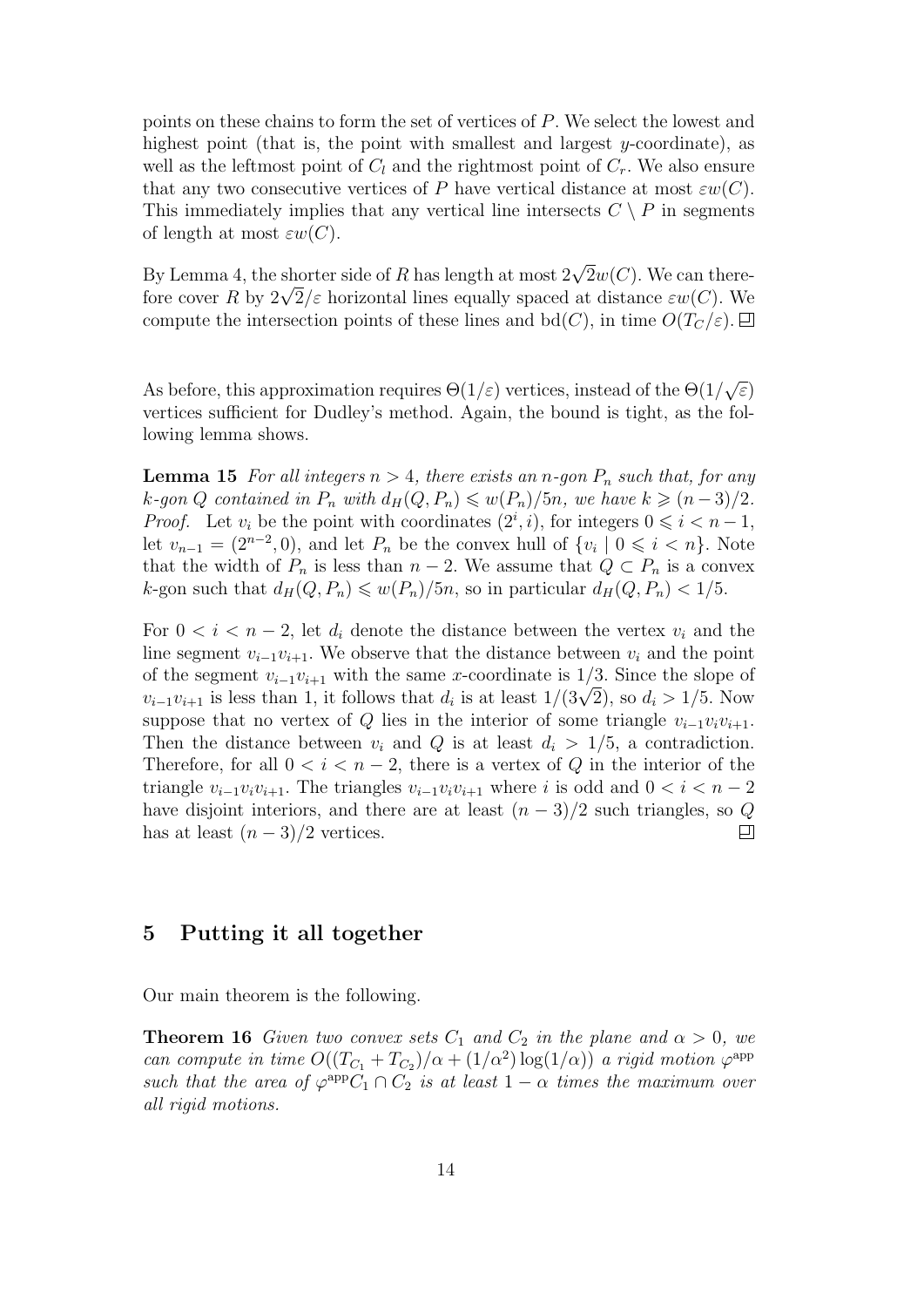*Proof.* We start by computing circumscribed rectangles  $R_i$  for  $C_i$  according to Lemma 4, for  $i = 1, 2$ . Let  $d_i \geqslant w_i$  be the sides of  $R_i$ . By Lemma 4 we have

$$
d(C_i)/\sqrt{2} \leq d_i \leq d(C_i),
$$
  

$$
w(C_i) \leq w_i \leq 2\sqrt{2}w(C_i).
$$

Let  $c := 3\sqrt{2}$ . If  $d_1 \geqslant cd_2$  and  $w_1 \geqslant cw_2$ , then we use Lemma 4 to compute a homothet  $r_1$  of  $R_1$  that is contained in  $C_1$  and has side lengths  $d_1/c \geqslant d_2$ and  $w_1/c \geq w_2$ . In constant time we can find a rigid motion  $\varphi$  such that  $R_2 \subset \varphi r_1$ . It follows that  $C_2 \subset \varphi C_1$ , so  $\varphi$  is an optimal solution with value  $|C_2| = \min(|C_1|, |C_2|).$ 

We can handle the case where  $d_2 \geqslant c d_1$  and  $w_2 \geqslant c w_1$  in the same way, so in the following, we assume that  $(d_2 < cd_1$  or  $w_2 < cw_1)$  and  $(d_1 < cd_2$  or  $w_1 < cw_2)$ . Without loss of generality, we assume that  $d_2/w_2 \geq d_1/w_1$  (otherwise we swap  $C_1$  and  $C_2$ ). This implies that  $w_2 \leqslant cw_1$  (if  $w_2 > cw_1$  then  $d_2 < cd_1$ , which implies  $d_2/w_2 < d_1/w_1$  and  $d_1 \leqslant cd_2$  (if  $d_1 > cd_2$  then  $w_1 < cw_2$ , which implies again  $d_2/w_2 < d_1/w_1$ ). Therefore  $d_1w_2 \leq d_2w_1$ ,  $d_1w_2 \leqslant cd_2w_2$ , and  $d_1w_2 \leqslant d_1cw_1$ , so

$$
d_1 w_2 \leqslant c \min\{d_1, d_2\} \min\{w_1, w_2\}
$$
  
\$\leqslant 2c\sqrt{2} \min\{d(C\_1), d(C\_2)\} \min\{w(C\_1), w(C\_2)\}\$.

Choosing  $\varepsilon = \alpha/(128c + 1)$ , we compute the approximation  $P_1$  of Lemma 13 for  $C_1$ , the approximation  $P_2$  of Lemma 14 for  $C_2$ , and then compute the rigid motion  $\varphi^{\text{app}}$  of Lemma 12 such that

$$
|\varphi^{\text{app}} P_1 \cap P_2| \geq (1 - \varepsilon) \max_{\varphi} |\varphi P_1 \cap P_2|.
$$

The total running time is  $O((T_{C_1} + T_{C_2})/\varepsilon + (1/\varepsilon^2) \log(1/\varepsilon))$ , and since  $\alpha =$  $\Theta(\varepsilon)$ , it is also  $O((T_{C_1}+T_{C_2})/\alpha+(1/\alpha^2)\log(1/\alpha))$ . So it only remains to prove that this choice of  $\varphi^{\text{app}}$  provides the desired approximation.

Let  $\varphi^{\text{opt}}$  be a rigid motion such that

$$
|\varphi^{\text{opt}} C_1 \cap C_2| = \max_{\varphi} |\varphi C_1 \cap C_2|.
$$

We will show below that, for any rigid motion  $\varphi$ ,

$$
|\varphi P_1 \cap P_2| \ge |\varphi C_1 \cap C_2| - 128c\varepsilon |\varphi^{\text{opt}} C_1 \cap C_2|. \tag{1}
$$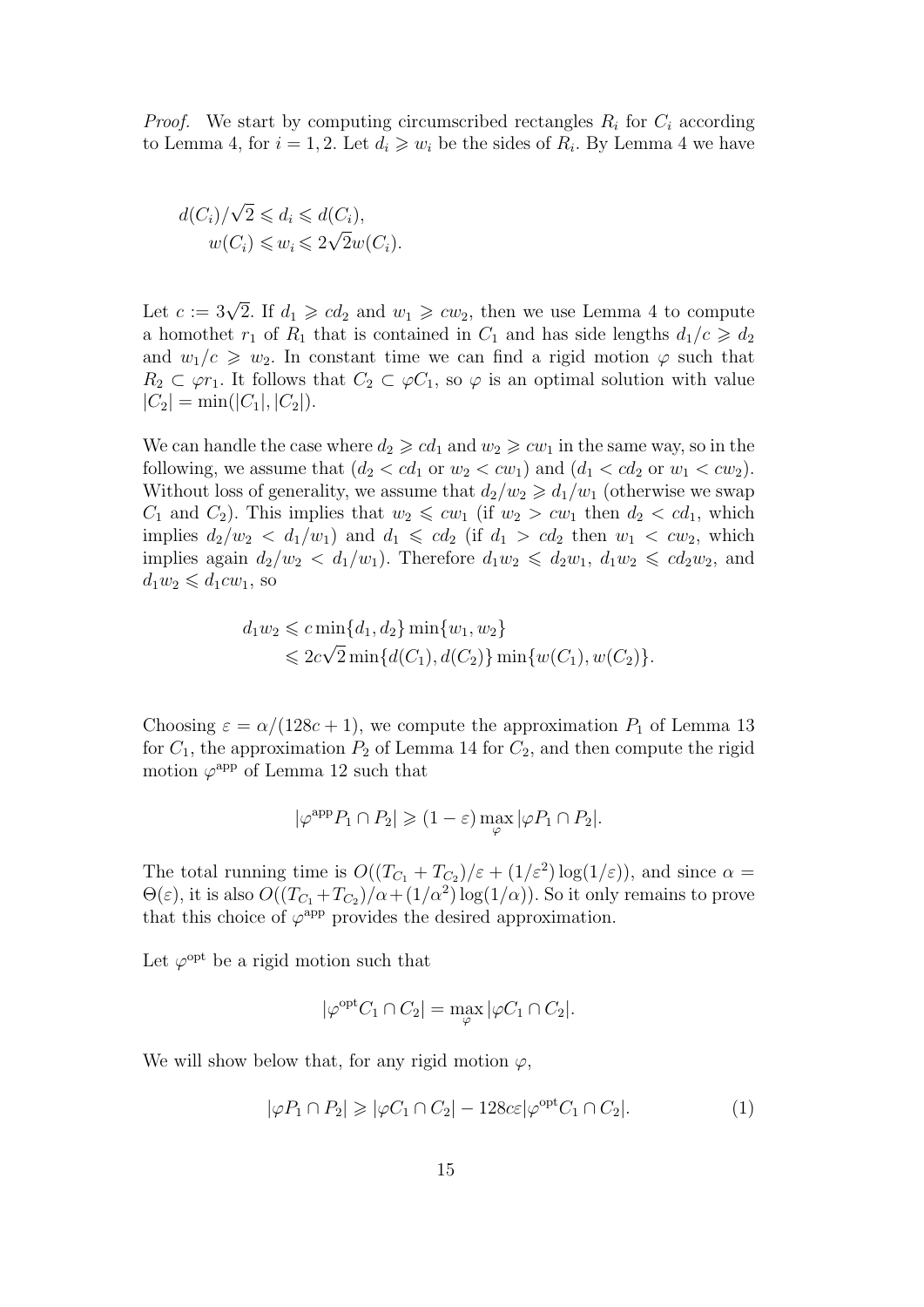We then have

$$
\max_{\varphi} |\varphi P_1 \cap P_2| \geqslant |\varphi^{\text{opt}} P_1 \cap P_2|
$$
  

$$
\geqslant |\varphi^{\text{opt}} C_1 \cap C_2| - 128c \varepsilon |\varphi^{\text{opt}} C_1 \cap C_2|.
$$

By Lemma 12, we have

$$
|\varphi^{\text{app}}C_1 \cap C_2| \ge |\varphi^{\text{app}}P_1 \cap P_2|
$$
  
\n
$$
\ge (1 - \varepsilon) \max_{\varphi} |\varphi P_1 \cap P_2|
$$
  
\n
$$
= \max_{\varphi} |\varphi P_1 \cap P_2| - \varepsilon \max_{\varphi} |\varphi P_1 \cap P_2|
$$
  
\n
$$
\ge \max_{\varphi} |\varphi P_1 \cap P_2| - \varepsilon \max_{\varphi} |\varphi C_1 \cap C_2|
$$
  
\n
$$
= \max_{\varphi} |\varphi P_1 \cap P_2| - \varepsilon |\varphi^{\text{opt}}C_1 \cap C_2|
$$
  
\n
$$
\ge |\varphi^{\text{opt}}C_1 \cap C_2| - 128c\varepsilon |\varphi^{\text{opt}}C_1 \cap C_2|
$$
  
\n
$$
= |\varphi^{\text{opt}}C_1 \cap C_2| - (128c + 1)\varepsilon |\varphi^{\text{opt}}C_1 \cap C_2|
$$
  
\n
$$
= (1 - \alpha) |\varphi^{\text{opt}}C_1 \cap C_2|.
$$

It remains to prove the claim (1) above for a rigid motion  $\varphi$ .

Let  $D_1 := (\varphi C_1 \setminus \varphi P_1) \cap C_2$ . By Lemma 13, any line  $\ell$  parallel to the longer side of  $R_2$  intersects  $D_1$  in at most two segments of length at most  $\varepsilon d(C_1)$ . Integrating over the shorter side of  $R_2$ , we find  $|D_1| \leq 2\varepsilon w_2 d(C_1)$ .

Let  $D_2 := (C_2 \setminus P_2) \cap \varphi C_1$ . By Lemma 14, there is a line  $\ell$  such that any line  $\ell'$  parallel to  $\ell$  intersects  $D_2$  in at most two segments of length at most  $\epsilon w(C_2) \leq \epsilon w_2$ . Since  $d(D_2) \leq d(C_1)$ , it suffices to integrate over an interval of length  $d(C_1)$  to obtain  $|D_2| \leq 2\varepsilon w_2 d(C_1)$ .

Since  $(\varphi C_1 \cap C_2) \setminus (\varphi P_1 \cap P_2) \subset D_1 \cup D_2$ , we have

$$
|(\varphi C_1 \cap C_2) \setminus (\varphi P_1 \cap P_2)| \leq |D_1 \cup D_2| \leq |D_1| + |D_2|
$$
  
\n
$$
\leq 4\epsilon w_2 d(C_1) \leq 4\sqrt{2}\epsilon d_1 w_2
$$
  
\n
$$
\leq 4\sqrt{2}\epsilon 2c\sqrt{2}
$$
  
\n
$$
\times \min(w(C_1), w(C_2))
$$
  
\n
$$
\times \min(d(C_1), d(C_2))
$$
  
\n
$$
\leq 128c\epsilon |\varphi^{\text{opt}} C_1 \cap C_2|.
$$

The last inequality is due to Lemma 6. This implies  $|\varphi P_1 \cap P_2| \geq |\varphi C_1 \cap C_2| - 128c\varepsilon |\varphi^{\text{opt}} C_1 \cap C_2|$ , completing the proof.

 $\Box$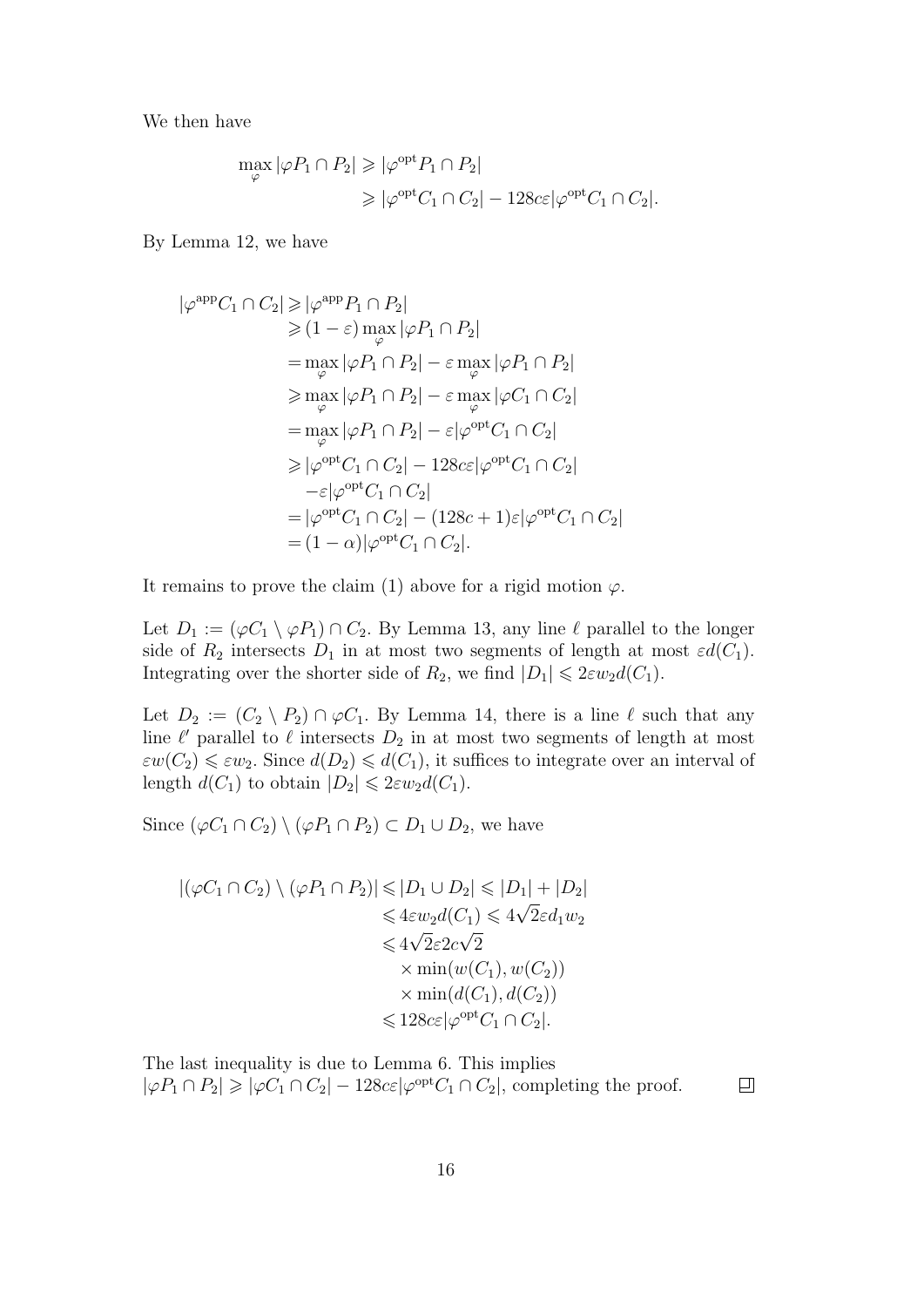## 6 Translations only

With the same techniques, we can also handle the case where the rigid motion is restricted to be a translation  $\tau$ . The key idea is to first apply an affine transformation that makes  $C_2$  fat. Once we have that, we apply the approximation of Lemma 13 to  $C_2$  and the approximation of Lemma 14 to  $C_1$ . This does not decrease the area of overlap by more than  $\alpha$  of the optimum, and so we can finally use Lemma 9 on the approximations. The proof is very similar to the proof of Theorem 16.

**Theorem 17** Given two convex sets  $C_1$  and  $C_2$  in the plane and  $\alpha > 0$ , we can compute in time  $O((T_{C_1} + T_{C_2})/\alpha + (1/\alpha) \log(1/\alpha))$  a translation  $\tau^{\text{app}}$ such that the area of  $\tau^{\text{app}}C_1 \cap C_2$  is at least  $1 - \alpha$  times the maximum over all translations.

*Proof.* We first compute the two rectangles  $r_2 \subset C_2 \subset R_2$  of Lemma 4. There is an affine transformation  $f$  that maps  $r_2$  to the unit square. Since f preserves area ratios, our problem is equivalent to finding an approximate maximum overlap of  $f(C_1)$  and  $f(C_2)$  under translation. So in the remainder of this proof, we will assume, without loss of generality, that  $r_2 \subset C_2 \subset R_2$  where this proof, we will assume, without loss of generality, that  $r_2 \,\subset C_2 \,\subset R_2$  where  $r_2$  is the unit square and  $R_2$  is an axis–parallel square with side length  $3\sqrt{2}$ .

We now compute the two homothetic rectangles  $r_1 \subset C_1 \subset R_1$  of Lemma 4. We denote by  $w_1 \leq d_1$  the lengths of the sides of  $R_1$ .

If  $d_1 \leqslant 1/\sqrt{2}$ 2, then we can find in constant time a translation  $\tau$  such that  $\tau R_1 \subset r_2$ . Therefore  $\tau C_1 \subset C_2$ , and we can choose  $\tau^{\text{app}} = \tau$ . So from now on we assume that  $d_1 > 1/\sqrt{2}$ , which implies  $d(C_1) > 1/\sqrt{2}$ .

On the other hand, suppose that  $w_1 \geq 18\sqrt{2}$ . Then the shorter side of  $r_1$  has On the other hand, suppose that  $w_1 \ge 18\sqrt{2}$ . Then the shorter side of  $r_1$  has<br>length  $w_1/(3\sqrt{2}) \ge 6$ . So we can find in constant time a translation  $\tau$  such that  $R_2 \subset \tau r_1$ . Therefore  $C_2 \subset \tau C_1$ , and we can again choose  $\tau^{\text{app}} = \tau$ . So that  $K_2 \subset \tau r_1$ . Therefore  $C_2 \subset \tau C_1$ , and we can again choose  $\tau^{\text{app}}$  = from now on we assume that  $w_1 < 18\sqrt{2}$ , which implies  $w(C_1) < 18\sqrt{2}$ .

We fix  $\varepsilon = \alpha/(432\sqrt{2})$ . We apply Lemma 14 to  $C_1$ , so we obtain an  $\varepsilon$ approximating polygon  $P_1$ . We apply Lemma 13 to  $C_2$  and obtain an  $\varepsilon$ approximating polygon  $P_2$ . Notice that until now we have spent only  $O((T_{C_1} +$  $T_{C_2}$ / $\alpha$ ) time. Now we apply Lemma 9 and find the translation  $\tau^{\text{app}}$  that maximizes  $|\tau^{\text{app}} P_1 \cap P_2|$ . This takes time  $O((1/\alpha) \log(1/\alpha))$ . Let  $\tau^{\text{opt}}$  be a rigid motion such that

$$
|\tau^{\text{opt}} C_1 \cap C_2| = \max_{\tau} |\tau C_1 \cap C_2|.
$$

We will show below that, for any translation  $\tau$ ,

$$
|\tau P_1 \cap P_2| \ge |\tau C_1 \cap C_2| - \alpha |\tau^{\text{opt}} C_1 \cap C_2|.
$$
 (2)

We then have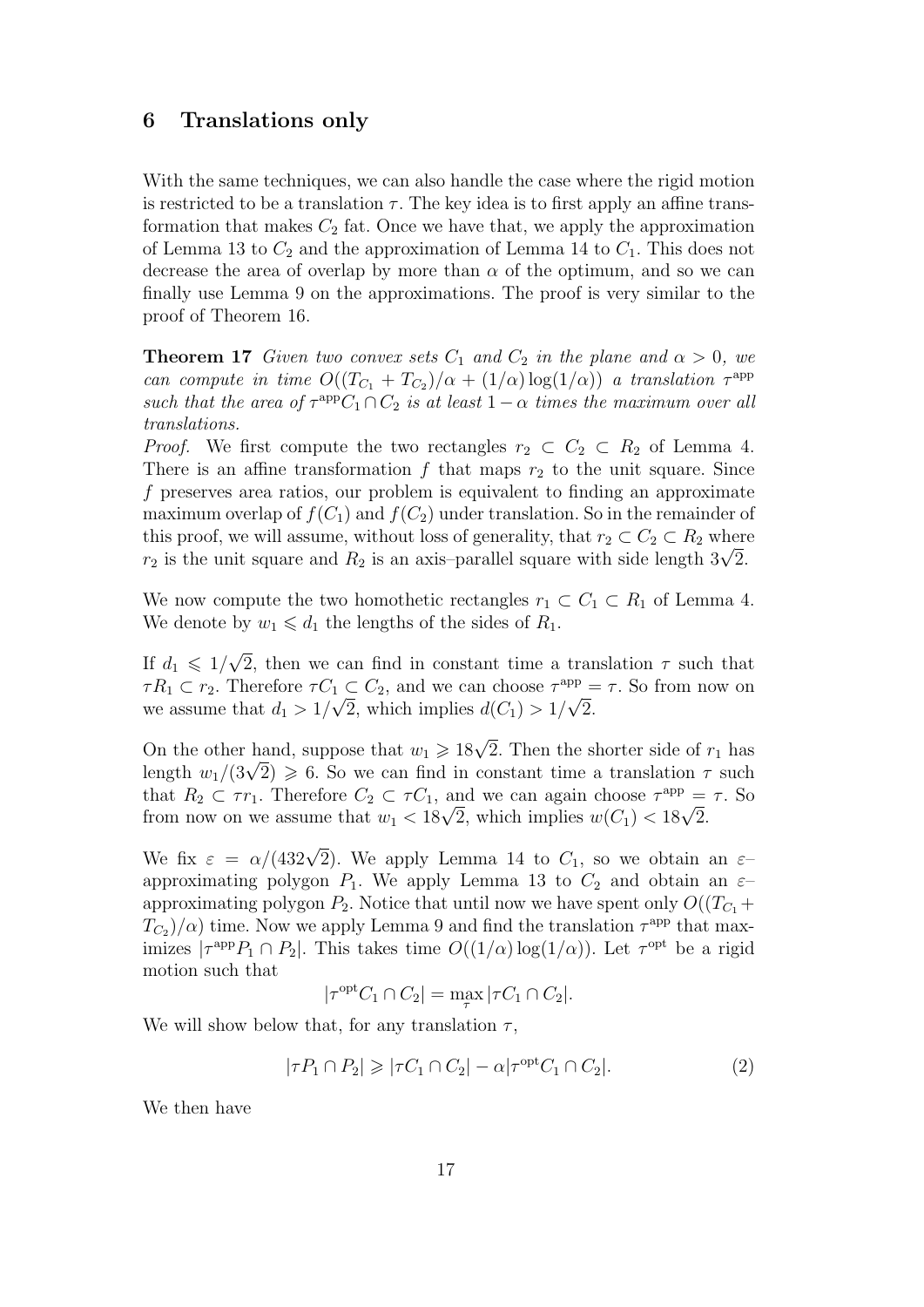$$
|\tau^{\text{app}} C_1 \cap C_2| \geq |\tau^{\text{app}} P_1 \cap P_2| \geq |\tau^{\text{opt}} P_1 \cap P_2|
$$
  
 
$$
\geq |\tau^{\text{opt}} C_1 \cap C_2| - \alpha |\tau^{\text{opt}} C_1 \cap C_2|,
$$

and thus we proved that  $\tau^{\text{app}}$  provides the desired approximation.

It remains to prove Claim (2). By Lemma 5,  $C_1$  contains a rectangle r with sides  $d(C_1)/2$  and  $w(C_1)/4$ . If  $w(C_1) \geq 4\sqrt{2}$ , then both sides of r have length sides  $a(\text{C}_1)/2$  and  $w(\text{C}_1)/4$ . If  $w(\text{C}_1) \ge 4\sqrt{2}$ , then both sides of r have length at least  $\sqrt{2}$ , and so there is a translation that maps r such that it covers  $r_2$ . This implies that

$$
|\tau^{\text{opt}} C_1 \cap C_2| \geqslant |r_2| = 1 \geqslant \frac{w(C_1)}{18\sqrt{2}}.
$$

If, on the other hand,  $w(C_1)$  < 4 √ r hand,  $w(C_1) < 4\sqrt{2}$ , then we consider a smaller rectangle r' with sides  $1/2\sqrt{2}$  and  $w(C_1)/8$  contained in r. Since both sides of r' have length at most  $1/\sqrt{2}$ , there is a translation that maps r' inside r<sub>2</sub>, which implies again that

$$
|\tau^{\text{opt}}C_1 \cap C_2| \geqslant |r'| = \frac{1}{2\sqrt{2}} \times \frac{w(C_1)}{8} > \frac{w(C_1)}{18\sqrt{2}}
$$
(3)

Let  $D_1 := (\tau C_1 \setminus \tau P_1) \cap C_2$ . By Lemma 14, there is a line  $\ell$  such that any line  $\ell'$  parallel to  $\ell$  intersects  $\tau C_1 \setminus \tau P_1$  in at most two segments of length at most  $\varepsilon w(C_1)$ . Since  $d(C_2) \leq 6$ , it suffices to integrate over an interval of length  $d(C_2)$  to obtain  $|D_1| \leq 12\varepsilon w(C_1)$ .

Let  $D_2 := (C_2 \setminus P_2) \cap \tau C_1$ . Let R be a bounding rectangle of  $\tau C_1$  with one side length equal to  $w(C_1)$ . By Lemma 13, any line  $\ell$  parallel to the longer side of R intersects  $D_1$  in at most two segments of length at most  $\varepsilon d(C_2) \leqslant 6\varepsilon$ . Integrating over the shorter side of R, we find  $|D_2| \leq 12\varepsilon w(C_1)$ .

Since  $(\tau C_1 \cap C_2) \setminus (\tau P_1 \cap P_2) \subset D_1 \cup D_2$ , we have

$$
|(\tau C_1 \cap C_2) \setminus (\tau P_1 \cap P_2)| \leqslant |D_1 \cup D_2| \leqslant 24\varepsilon w(C_1).
$$

By Equation (3), it yields

$$
|(\tau C_1 \cap C_2) \setminus (\tau P_1 \cap P_2)| \leq \alpha |\tau^{\text{opt}} C_1 \cap C_2|,
$$

which completes the proof of Claim (2).

 $\Box$ 

## 7 Acknowledgments

We would like to thank Peter Brass for helpful discussions.